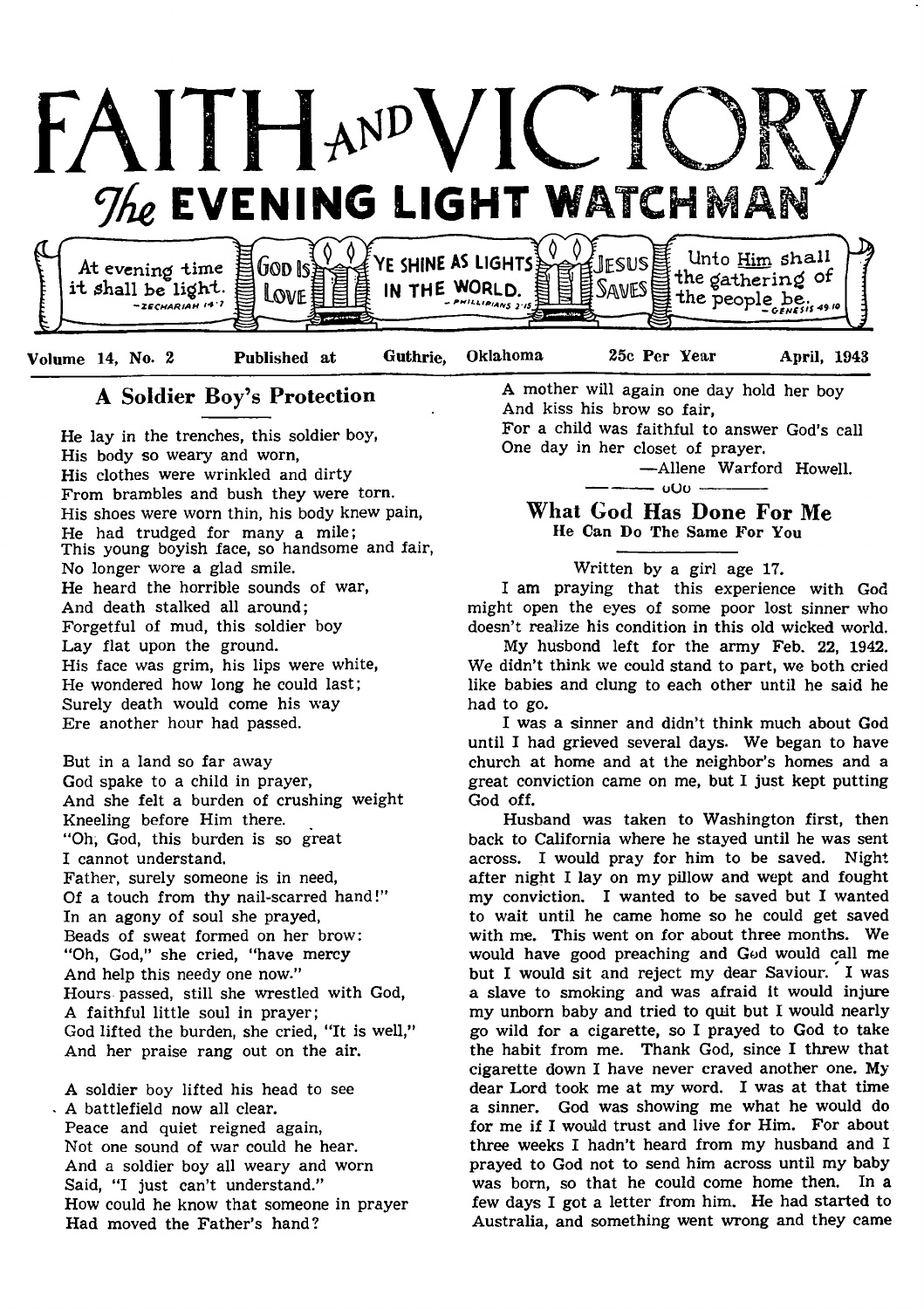back. God answered my prayer and turned that big ship around and sent them back. He answered my prayer, a little unworthy sinner like I was. Thank God.

When I kept rejecting God I grew so miserable that I couldn't sleep at night. The devil was holding to me on one side and the Lord on the other side. My time was up and we were looking for my husband in every day but he hadn't come yet. God was going to have His way. I kept saying I would get saved when he came home. I knew something had to be done and that was to give my heart to God. One night I fell on my knees by my bed and called on the Lord. I had rejected God so long until I could get no answer. Oh, I wanted God so bad, but he had to know I really wanted him to save my life. I had put Him off so long I had to pray three days and nights off and on, before I got satisfied in the Almighty. The evening I got saved, my husband left for home and arrived Monday morning and our baby was born Thursday morning. That is the way I prayed for God to let things be. He answered my prayers. I give the Lord all the praise.

Husband had to go back to camp and it was so hard for us to have to part again. He could hardly leave our little girl for he knew he was going to have to go across when he got back to camp, and we would be parted for a long time. I could hardly stand it. I prayed to God to help me bear it. I was so weak until I would have grieved myself to death if God hadn't answered my prayers and strengthened me. I went to church when my baby was 15 days old and was baptized when she was three weeks old. I am still working for God and trying to warn dear lost sinners and tell them what a good friend the Lord is and what he will do for us.

My husband is now in England. I haven't heard from him in a long time, but I am looking to a real friend I know I can trust to take care of him. Our Lord is the only one that can spare his life and bring him safely back to the arms of his waiting family. My baby and I live by ourselves.

Dear friend, whoever you might be, please take my Saviour for your very own. He wants to save your soul and care for you and yours.

Mrs. Freida McFadden, Vian, Okla.



My dear friends, let me say to you, in the precious name of the Lord Jesus; if there is any one thing that is of great importance to an individual, it is his or her age. And yet he has but little, if anything to do with it at all.

In the blessed holy book of God, you will find these words, "How old art thou?" (Gen. 47:8) Now these words were used by Pharaoh interrogating Jacob when they had met for the first time. Phar-

aoh, a great king; Jacob, a servant of God.

It is true that age not only marks the individual responsibilities of those early Bible characters, but it does the same thing for you. This question is now facing you. "How old art thou?" it refers to the age that God has sent as a blessing to you: or in other words, the age that you are called to serve. As the poet has written:

> "To serve the present age, My calling to fulfill. Oh, may it all my powers engage To do my master's will."

In the word of God, we also read these words, "A time to be born, and a time to die." (Eccl. 3:2). Now my friends, as you well know, you have had but little to do with that first date, the time of your fleshly birth. Let us also leave the second in the hands of God, the time of your body's death. But from the date of your birth, down or up to this present moment marks the space called your age; a blessing that God only could give.

The beasts of the forest, the birds of the air, and the fishes of the sea all have their ages, with little knowledge thereof. But it is not so with you. How old art thou? Think of the great responsibility that hangs around your being here today. Are you old or young? Does it make any difference? Let us see: one's age may consist of youth, manhood, or old age, hence Paul said when he was a child, he thought and did as a child, but when he became a man he put away childish things. Truly so: a child cannot labor nor fight, yet this busy age is calling for both. Not only is our government now calling for farmers or workers, soldiers or fighters; to win this present conflict: but God, our Maker, Saviour, and Comforter is also calling for more true laborers in his vineyard and more valiant-hearted soldiers that don't fear to die.

Now then, if your children are unprepared to meet the necessary requirements of this modern age, who is responsible? Old folks, wake up, both to your duty and danger, before it is too late. You that are living today, must die tomorrow, and the next day give an account of how you have made use of the blessings and opportunities of today. Truly it was a wise man that said, "Train the children for what God and our country would have them to be, in manhood, or even old age."

Our present draft age is from 18 to 65, no children included. Listen, it takes prepared old folks to train and prepare children. And again, an unprepared child is a manhood failure.

Truly we hate to see our young men rushed almost as it were, into instant destruction, prepared or unprepared; but this busy age of service is not only calling, but sending, and they must go.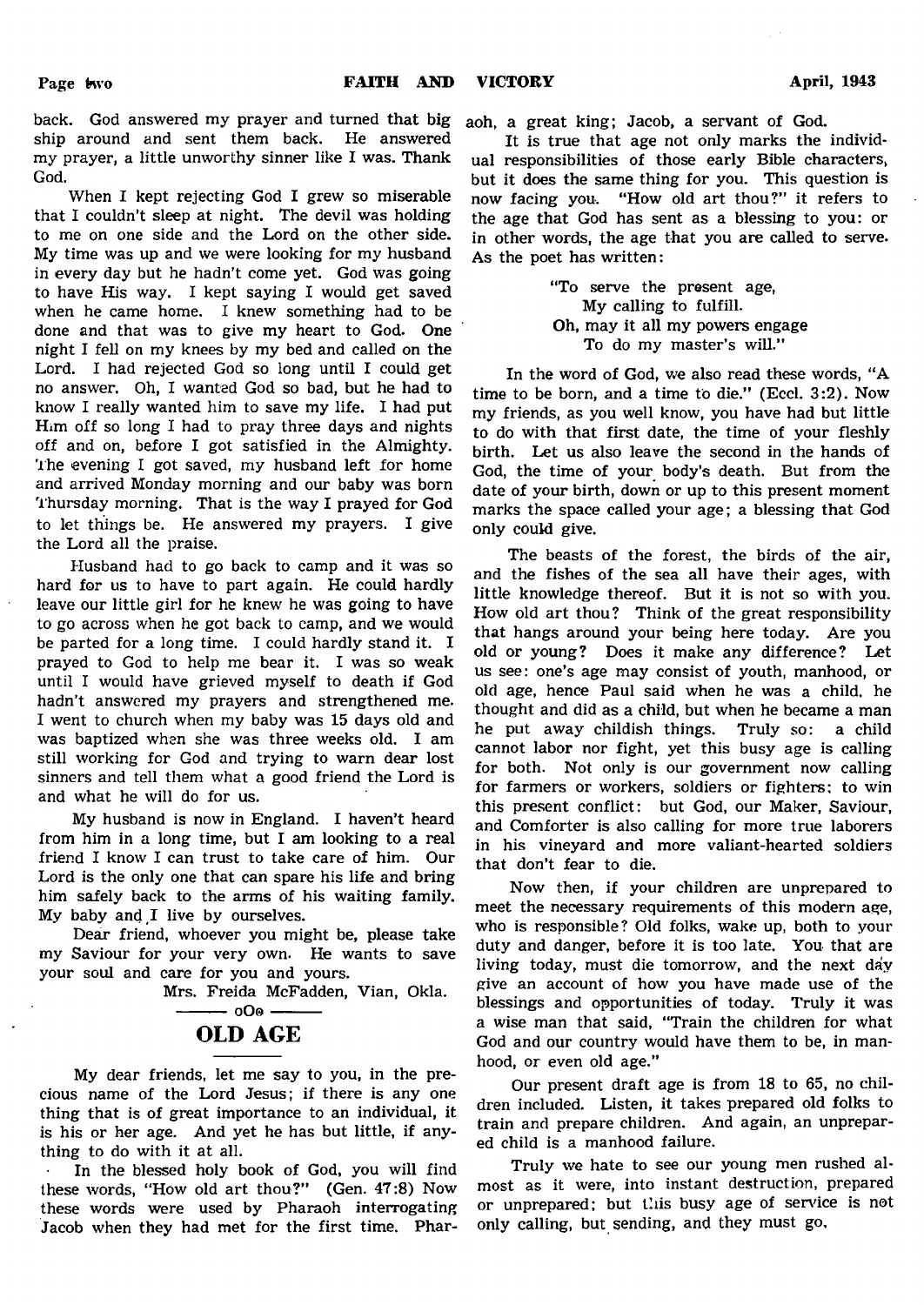Mothers, fathers, grandparents, what are you doing to help conditions? Really, there is no time to lose. Old folks, now is your time to pray. Our homes, schools, and churches are in your hands (with very few exceptions) and your boys on the front are calling for prayer.

Listen friends, God Almighty, Jesus Christ, and the Holy Ghost, three in one, is now ready to hear and answer prayer. Sin is the enemy that must be destroyed. And this is calling for a united force at home, to pray the acceptable prayer. United we stand, but divided we fall. Christ plainly tells us, "That if two of you shall agree on earth as touching anything that they shall ask, it shall be done for them of my Father which is in Heaven. For where two or three are gathered together in my name, there am I in the midst of them." (Matt. 18:19-20).

I am persuaded that there are too many old folks clinging to their own self-righteous name, rather than to assemble in Jesus' name. And too, if you are an old sinner, your prayer won't be heard. Listen old folks, the only way to be ready to die is to be ready to live. Old and young, and even middle age must all come and be united in Christ in love to win this war against sin. United we live, but divided we die.

It is also a truth that we cannot deny: God has a salvation that makes old folks young and young folks old.

The best time to be born is today. And the best time to die is today. Paul tells us to "Reckon ye also yourselves to be dead indeed unto sin, but alive unto God through Jesus Christ our Lord." Rom. 6:11 —G. W. McMillan

## ---------- oOo ---------- His Resurrected Life

The apostle Paul loved the Lord so much that he hated his own life, his own righteousness and desired only the righteousness which is of God by faith; for he said, "That I may know Him and the POWER OF HIS RESURRECTION." Phil. 3:10. He wanted to know God and the power of his resurrected life in his soul.

Get your Bible and read Luke the twelfth chapter. The sacred Word of God tells us since we are in the way to give diligence that we may be delivered from our adversary. Webster says that an adversary is an opponent, one that is against you, usually in a hostile sense. Jesus Christ is your adversary. He is against your self life and unless you crucify and put to death the self life, you will be pointed out to the Judge (which is the word of God) and the Judge will deliver you' to the Officer (which is the Holy Spirit) and you will finally be thrown into a prisonhouse of sin. Paul says if we sow to the flesh (self life) we shall of the flesh (self life) reap corruption. (Gal. 6:8).

In John 19:41, we read, "Now in the place where *he* was crucified there was a garden; and in the garden a new sepulchre, wherein was never man laid." Dear reader, did you not know that your heart or soul is a garden and that there is a sepulchre or tomb there and that you either have your self life crucified and in the tomb and Christ loose tilling the garden, or you have Jesus crucified and in the sepulchre and the self life loose sowing to the flesh, bringing corruption, destruction, and damnation to your never-dying soul?

It is very natural for man to want the self life to be loose. When Pilate wanted to release Jesus the Pharisees who were possessed with the enemy self-life all cried out at once, saying, "Away with this man, release unto us Barabbas." Luke 23:18. It is written that Barabbas was a robber. Here is the trouble with the majority of the people today that profess Christ; they cry for Barabbas (the self life) to be loose, and the self life is a robber. It professes Christ and robs God of the glory that He would get if He were allowed to live in the soul.

"The word 'Christian' is being used as a label for a very cheap substitute for the religion of Christ. His demands are so terrific, so mind-stretching, that to become a real Christian means a funeral. The old self must die and be buried. But men have found a way to hang a symbol of the cross over their hearts instead of putting it inside, and the old self remains very much alive.

"The most tragic thing that Jesus ever said, and the thing He has had to repeat frequently since, is, 'Why do you call me Lord, Lord, but do not the things which I command you?' 'Yc cannot serve God and mammon,' He said, and yet millions have accustomed themselves to living compartmentalized lives, until they develop into well-meaning, sincere, self-deceived hypocrites." They seem to know very little about what it means to crucify and put to death the self life and yet make quite a show of being religious. Paul said, "I am crucified unto the world and the world is crucified unto me." Let the worldly, self life die and let the resurrected life of Christ live in your soul. They cannot both live in the same house or body. Jesus said, "If a man come to me, and hate not his father, [that worldly, self life in him] and mother, and wife, and children, and brethren, and sisters, yea, and his OWN LIFE also he cannot be my disciple." Let us harken unto the voice of Jesus and live with Him in glory. — Fred Pruitt.

> $000 -$  NOTICE  $-$

If anyone has a book entitled, "Birth of a Reformation" for sale, I would be very much pleased to buy it. We are in need of one of these books at the "Lord's Print Shop." Let us know what the price is and we will send the money for it.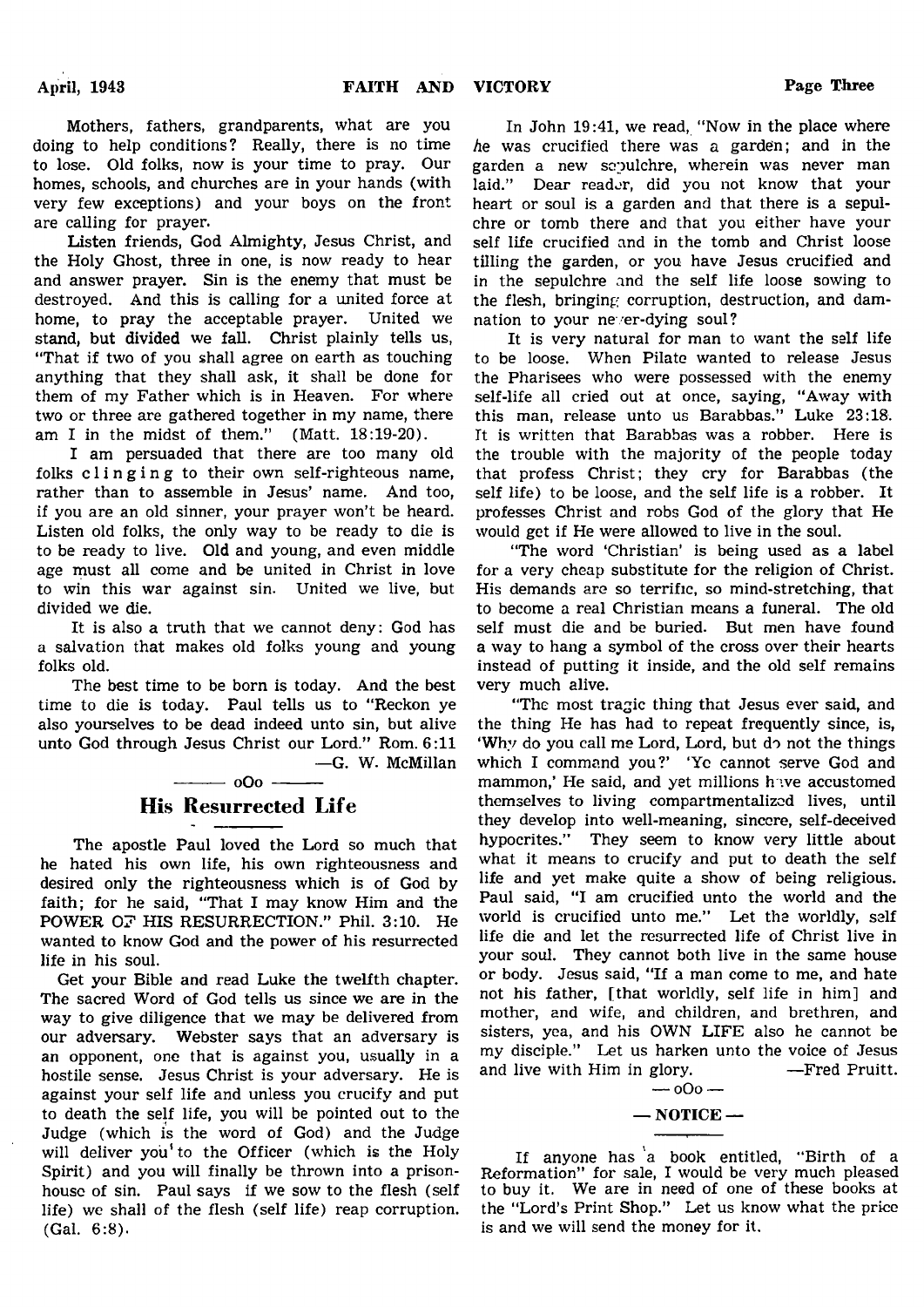## "FAITH AND VICTORY"

#### 16 PAGE HOLINESS MONTHLY

An exclusive, full gospel paper printed and sent out in the name of the Lord Jesus Christ in the interest of all Christians, which body of believers constitute the one and only true Cnurch of God.

This non-sectarian paper is edited and published each month (except August of each year which is Camp-meeting month, and we omit this month to attend these meetings) by Fred Pruitt, assisted by Mary A. Pruitt, and other consecrated workers at FAITH PUBLISHING HOUSE, 920 W Mansur Ave., Guthrie, Okla.

(Entered as second-class matter June 30, 1930 at the Post Office at Guthrie, Oklahoma under the act of March,<br>3, 1879.) -SUBSCRIPTION PRICES---SUBSCRIPTION PRICES-

| Twelve copies to any address, one year  2.00 |  |
|----------------------------------------------|--|

Its motto: Have faith in God. Its object: The glory of God and the salvation of men; the promulgation and restoration of the whole truth to the people in this "evening time" as it was in the morning Church of the first century, the unification of all true believers in one body by the love of Cod. Its standard: Separation from the world and entire devotion to the service and the will of God. Its characteristics: No discipline but the Bible, no bond of union but the love of God; no test of fellowship but the indwelling spirit of Christ; and separation from all human organizations—such are not authorized in the Word of God.

This publication teaches salvation from all sin, sanctification for believers, unity and oneness for which Jesus prayed as recorded in John 17:21 and manifested by tne apostles and believers after Pentecost. By God's grace we teach, preach, and practice the gospel of the Lord Jesus Christ, the same gospel which Peter, John, and Paul preached, taught, and practiced; including the Divine healing of the body. James 5:14, 15.

Through the Free Literature Fund thousands of gospel tracts are published and sent out free of charge as tne Lord supplies. Cooperation of our readers is solicited, and will be appreciated in any way the Bible and the Holy Spirit teaches you to do or stirs your heart. " Freely ye have received, freely give." Read Exodus 24:2; 1 Chron. 29:9; 2 Cor. 9:7; and Luke 6:38.

Free-will offerings sent in to the work will be thankfully received as from the Lord and used in the furtherance of the gospel work as God directs unless otherwise specified. All personal checks and Post Office Money Orders should be made payable to Fred Pruitt, or to

> FAITH PUBLISHING HOUSE 920 W. Mansur Ave., Guthrie, Oklahoma.

#### PRAYER REQUESTS

Pray fervently for Sister Leola White of the Guthrie, Okla. congregation whom the enemy has attacked with afflictions and is trying to destroy her mind. We are setting apart April the 4th for a day of fasting and prayer for her healing and deliverance. Do be agreed with us on that day.  $0 - 0 - 0 - 0 - 0$ 

Prav for Sister Roop of Visalia. Calif. who is ser-

## *Editorials*

The printing work at the "Lord's Print Shop" has been progressing nicely, and the workers have all been very busy, printing tracts and booklets and keeping the orders for tracts and books filled. The calls for gospel literature have been increasing. We are not only sending tracts and papers to practically all the prisons and penal institutions in the U. S., but tract users order tracts from all over the country. We are sending many thousands of tracts to the boys in the army camps. Some of them get saved, and many others are greatly blessed by receiving and reading them. Many of the boys in the army camps are anxious to get the tracts, books, and papers, and we are glad to send them the literature.

This April issue of Faith and Victory has quite a few testimonies from the soldier boys and others that are connected with and interested in the soldiers' lives. We pray much for our boys in the army and camps, and also for our governors and rulers and those in authority that they may so legislate, govern, and guide the affairs of the nation that peace will be restored and that this awful bloodshed and destruction of human life may be stopped. Mey God make these war-lords afraid to carry on such slaughter of life, causing so much misery and bleeding hearts among the innocent.

Clifford Wilson, one of the Lord's "Print Shop" workers has been sent to a Civilian Public Service camp, situated at Fort Collins, Colorado. We all miss him very much here in the shop and in the congregation and many prayers are going up to God that He will give him grace and wisdom to follow Him all the way. Roy Jennings of the congregation has also been called to the same camp and the two brothers in the Lord left together on the 9th of March for Ft. Collins, Colo. Bro. Vada McMillian is expecting to be sent to a camp in California soon. He is one of the workers here in the "Lord's Print Shop" so it will be quite a loss in the office help. While the Lord is allowing some of the workers to be taken out of the shop, He is at the same time supplying others to take their places. Sister Myrtle Grice, a young saint from Louisiana arrived here last Saturday to labor in the printing office for the Lord. She has spent a week in the shop at this writing, and is taking hold of the work nicely. She is glad to be doing something for the salvation of precious souls.

We serve a mighty God, yea, an Almighty God, one who doeth all things well and is abundantly able to care for his printing work. Pray for the workers and the new ones, that they will become so pliable in his hand that God can use them in any way that He pleases. This work of saving souls through the gospel going forth by the printed page is of far greater importance than all the defense work that the government is doing. A soul saved is worth more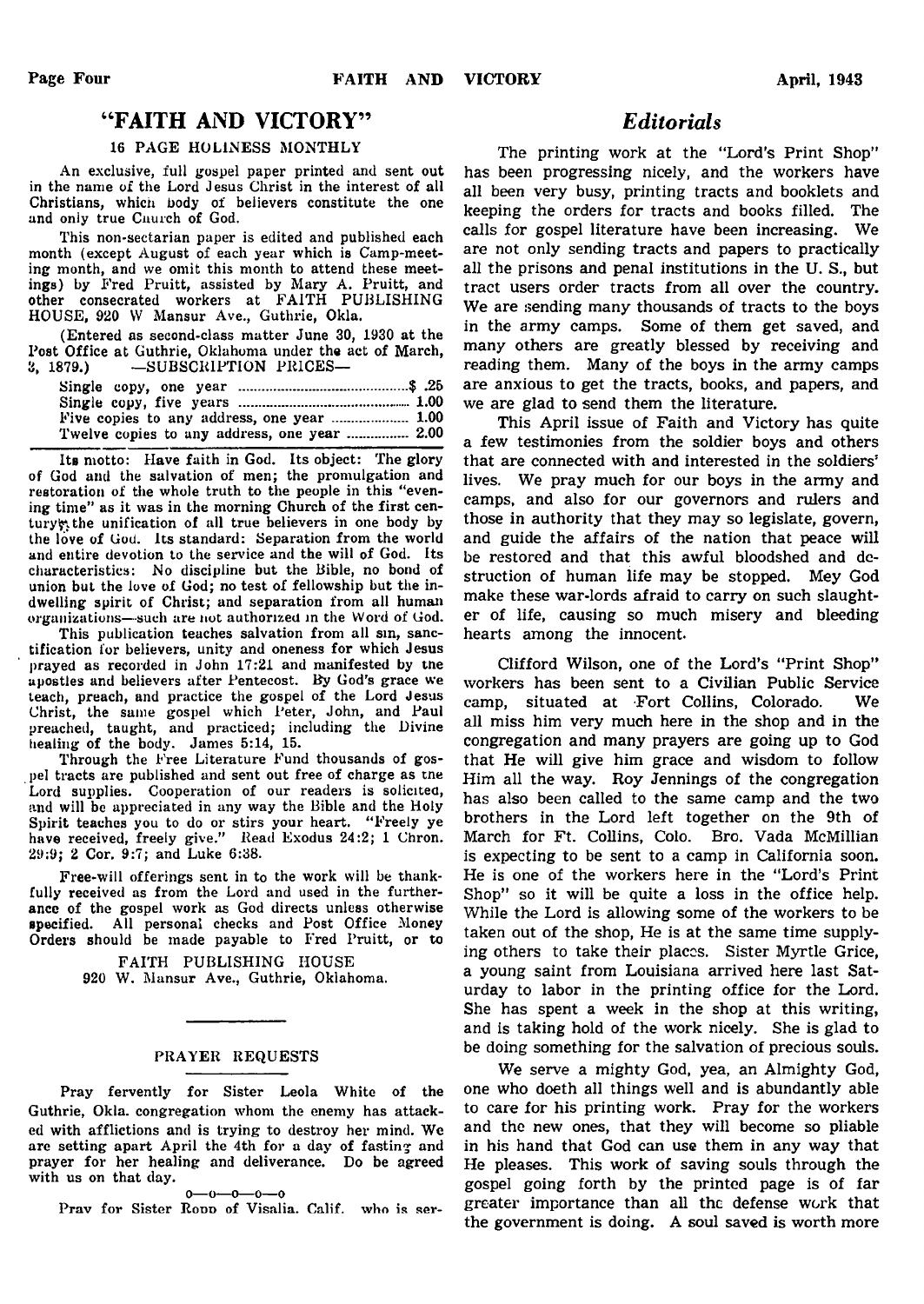than all the world. What would a man give in exchange for his soul?

#### $-0$ -0-0-0-0

Just a word to our readers about the money that was sent in to purchase the plates for the "Select Hymns" song book. We wish to say that we have been returning this money to the different ones and so far as our records show, have sent it all back with the exceptions of some who have willingly asked us to keep it and use it in the Lord's work. There may be some that gave money for these plates as offerings in some of the camp meetings that we do not have on record and if you will let us know about it and the amount we shall be glad to return it to you. There may be some that we have missed. If so, will you please write us and tell us the amount and we will return it to you. If any one has given money to others to send in for these plates and you wish youi money back please let us know as we are more than glad to return the money to you if it be your pleasure.

Last fall the Gospel Trumpet Company wrote us that they were expecting to print a song book with the songs selected from the "Select Hymns" song book and thought to finish it in January or February but just recently we received a letter from them stating that it seems impossible for them to get the revised "Select Hymns" book printed. A paragraph from their letter reads thus— "We have run into a long, long series of snags on our attempts to get out a revised "Select Hymns." We had a number of our music reople go over the book and try to pick out  $\gamma$  list of possible songs. These lists were brought together, including yours. We found that there was a wide disagreement about which songs should be included and that makes it seem quite hopeless."

They spoke of expecting to need the metal in the older song plates as a means of securing new metal which they would need for newer publications. It seems that it is out of the question to look for any song book that we could use from that source.

#### OBITUARIES

 $-$  0  $-$ 

Ola Mae Boone, born at Melisse, New Mexico on April 26, 1915, passed away at San Bernardino, Calif, on Feb. 23, 1943. She was 27 years, 9 months, and 27 days old. She leaves to mourn their loss, Mother and Father, Mr. and Mrs. Ansel G. Duncan of El Paso, Texas; two sons, "arles C. Jr, and Leslie Boone. Funeral services were ouducted by G. E. Harmon. Text; Heb. 9:27 and corre "'ive scriptures.

L''lie Lutishia Simons, born Nov. 7, 1883, married Festu- Nelson Lea m Jan. 18, 1903, died Feb. 13, 1943 at the age of 59 years, 3 months, and 5 days. She leaves 4 sons: Oris, Guy, Roy, and Bobbie; 3 daughters: Lorene, Christine, and Avis; 7 grandchildren, 1 sister, 3 brr\*hers, and a host of friends. Two daughters preceded her 'in death.

All of her children were at home at her death except Sis. Christine Hilbun. Sis. Lea was a devoted mother and a real saint. She is missed by both saints and sinners.

She was sick for several months, but trusted God and looked forward to going home to be with Jesus and those gone on before. Funeral services were held at the chapel where she faithfully attended during her life. Services conducted by Sisters Katherine Key and Katherine Simpson.

## ------------- oOo ------------- NOTICE TO THE SAINTS

A letter from Fro. E. W. Sanders of Green Pastures, Okla. informs us that they have received as donations for the building of the Lord's meeting house the sum of \$71 for which sum they are very thankful to the donnors, and are looking with expectation for the Lord to so move on hearts that they can scon begin the building. They need this building to use to worship God in and the saints everywhere ought to feel interested enough to pray for them and for God to send in the means that is needed and that all who can will lend a helping hand. Send your offering for the building to H. V. Sanders, R. L, Box 255, Choctow, Oklahoma.

## *— Meeting Notice*—

This is to notify the different assemblies that the April meeting will begin at the Church of God in Boley, Okla. April 16th and Inst until Sunday, the 25th. We will observe the Lord's Supper and Feet Washing. Come praying and you who cannot come, send your prayers. Your cooperation will be much appreciated.

— Frances Bell, Pastor.

#### REVIVAL MEETING NOTICE

The Church of God at Pasadena, Calif, is planning to have a revival meeting there, to commence the last part of April if the Lord is willing. There are only a few saints living there, but the Lord has been blessing the efforts put forth. We desire the advancement of the work, and those precious souls in that city may see the light of God's Word, and sinners may be won to the truth. We earnestly desire the prayers of the people of God, that the Lord's presence will be with us and for the success of the meeting.

I would like to mention that Pasadena is a beautiful, healthful city in southern Calif. It is a desirable place to live. The conditions of work for both men and women are plentiful and good wages. The church would welcome any of the saints to come and reside there and be with us as the Lord leads.

Continue to pray for us.

Emma Holden Cage, 1007 6 . t., San Bernardino, Calif.

#### - NOTICE —

Those who have lots on the National Campground at Monark Springs, Mo. and desire to have shade trees set out on them, should send your order before April, 25th direct to the caretaker of the ground, Bro J. E. Kurtz, R. 3, Neosho, Mo. During this spr planting season, he is setting out trees on othi areas of the ground, and will also be ready to s f out yours. We recommend the purchase of the Chinese elm as a fast-growing, hardy, shade tree. They will cost fifty cents (50c) each for the 6-foot size, and we suggest that you send an additional twenty-five cents (25c) per tree for work in plant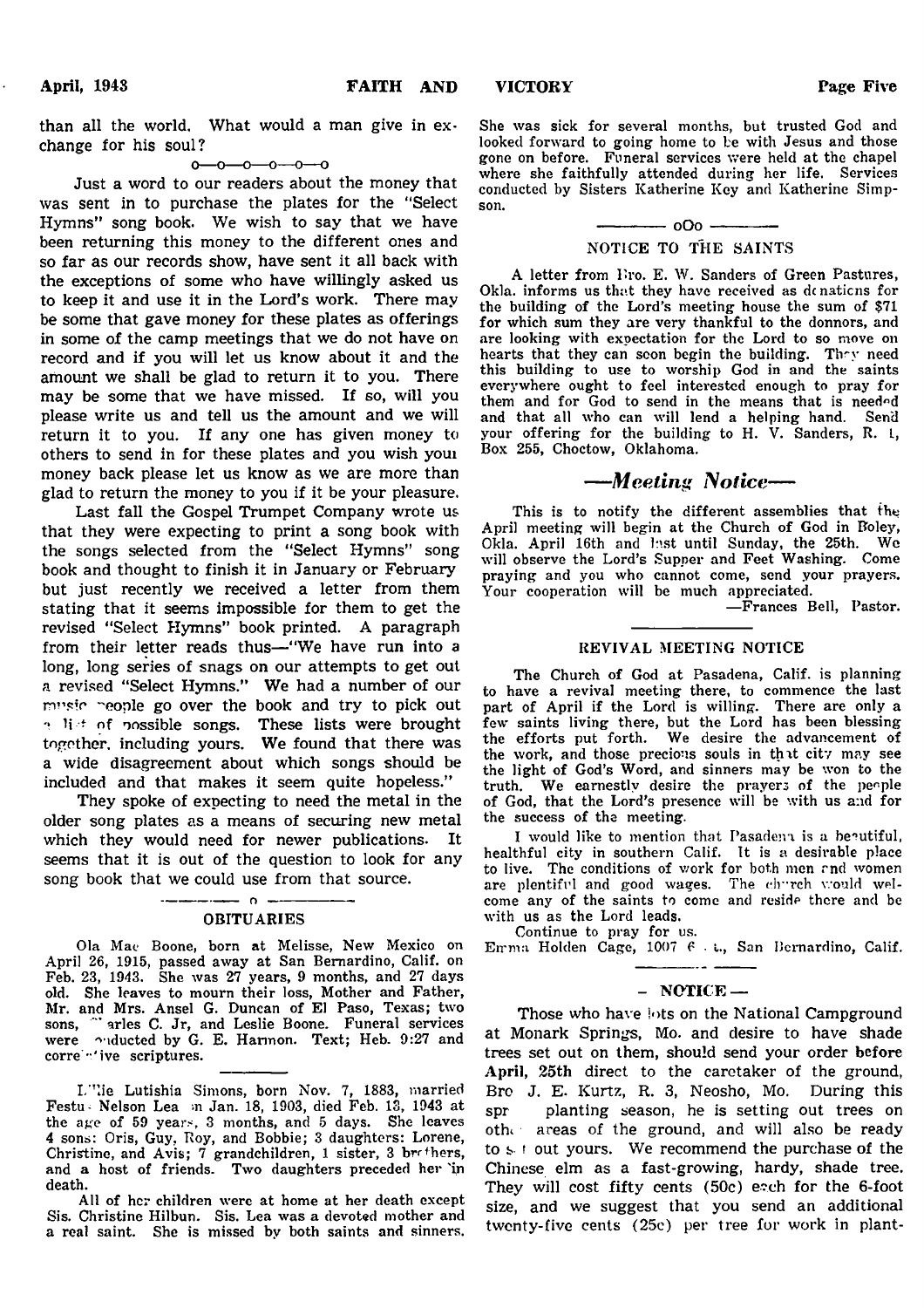ing. One or two trees for each lot is sufficient. Send your order to Bro. Kurtz, stating your lot number, and he will secure the trees and set them out.

—L. D. Pruitt, Secy-Treas.  $-\omega$ Oo  $-$ 

## Misinterpreted Gospel Doctrine

"Then cometh the end, when he (Christ) shall have delivered up the kingdom to God, even the Father when he shall have put down (destroyed) all rule, authority and power." 1 Cor. 15:24. Note that this great event takes place at our Lord's second and last coming, which brings to a final close this probation age or dispensation of the gospel, when Christ's work as a redeemer and mediator between man and his Creator has ceased to be.

Since all mortal life on this earth ceases to exist anymore, it is plainly evident that the works of salvation is no longer effective for the office of Christ as a Saviour is abolished. Natural or physical death ends all hopes of mercy and salvation beyond the tomb. Luke 16:19-31.

The inspired Word of God as declared by St. Paul in Hebrews 10:10:37 plainly indicates that when Jesus comes again, He will not tarry or stay here for any so-called millennial reign, or to set up his kingdom, as so many deluded and deceived people claim.

You will note in 1 Cor. 15:24 the Lord Jesus turns over or delivers up his kingdom to God the Father. At this time all the saved will be instantly changed from mortal to immortal beings. (1 Cor. 15: 51-52) and will be caught up in the clouds to join those redeemed ones who will come back with the Lord. 1 Thes. 4:17. All of these shall return with the Lord Jesus who will present them (the church) faultless before the presence of his (God's) glory with exceeding joy. Jude:24.

In the light of the above strictly gospel truths, the great soap-bubble of the so-called millennial heresy explodes into nothing. Some organizations differ from others regarding the millennial theory. I heard one Pentecostal minister claim that Christ would remain here 1300 years after he comes again, while another stated it would be a thousand years, and everybody would have a glorious chance to get salvation since Satan was to be bound a thousand years. God gives his faithful full gospel ministers the wonderful keys (pure gospel) that enables them to unlock the kingdom of heaven to all who rightly seek salvation from sin, thus co-operating with the Lord to bind (destroy) Satan right in this very life and time, not in a fancied millennial age. See Matt. 16:19.

Positively there can never be any better chance or opportunity for the sinner than right now in this very day to seek and get full salvation, for if Jesus should come down personally among us before

the last day seeking to find the lost, there would be comparatively few that would be willing to sacrifice and give up all worldliness and every sinful, filthy habit and deny themselves by taking up their cross and following Jesus in holiness of life and heart. In 1880 the prophecy of Zechariah 14:7 was fulfilled and there came forth the only definitely true conception of the real church of God which upheld the sound doctrine of a holy, dedicated, set-apart, sanctified life, thus bringing back light on what constitutes genuine heart-felt experienced salvation from all sin.

This reformation brought about a great conflict as Satan's forces came into direct conflict with this great spiritual awakening, for Satan was sorely displeased at greater light of the gospel being revealed.

Many of those pioneer ministers and their followers have passed away but they knew what Armageddon really signifies, for their preaching aroused bitter envy and hatred from many religious organizations. Opponents tried to mob them or to break up their meetings. Sectism was arrayed against them. Truly the battle of Armageddon (a false deceptive Christianity, Rev. 16:16) was on to confuse, divide, separate, and scatter God's people.

Satan then arrayed his forces to counterfeit true Bible holiness, or the only true Christ-born Church. So then there came into being from time to time faked deceptive holiness movements under various names such as Pentecostal, Faith Tabernacle, Pilgrim Holiness, Full Gospel, or tongues movements, Nazarene holiness, Gospel Missions or Tabernacles, Zionest movement and many other similar names or organizations of which there are many all over this country who could not or would not interpret the book of Revelation, especially the 20th chapter, in symbolic language, thus they wrote into their creed the millennial heresy which was good news to satanic forces.

Try to convince some of these organizations that they are in darkness and they will assume a hostile attitude toward you for they delight 'o nurse their pet heresy. They use literal or political terms instead of symbolic or spiritual interpretations, which throws them into reverse as to sound gospel doctine. Satan, fearing his time is swiftly growing short, is using these methods to slow up or hinder the work of God.

Most all of these people preach true gospel doctrine in a measure, but not in its fullness, for they fail to go far enough to clear up their heresy or misinterpreted doctrine. Satan could not deceive and confuse if any organization did not preach and practise some sound doctrine for he must be understood as a genius and strategist of the highest order to confuse and wrongly lead. He can make many believe that the Word of God is untruth, for the Lord Jesus said in referring to false pophets (teachers and min-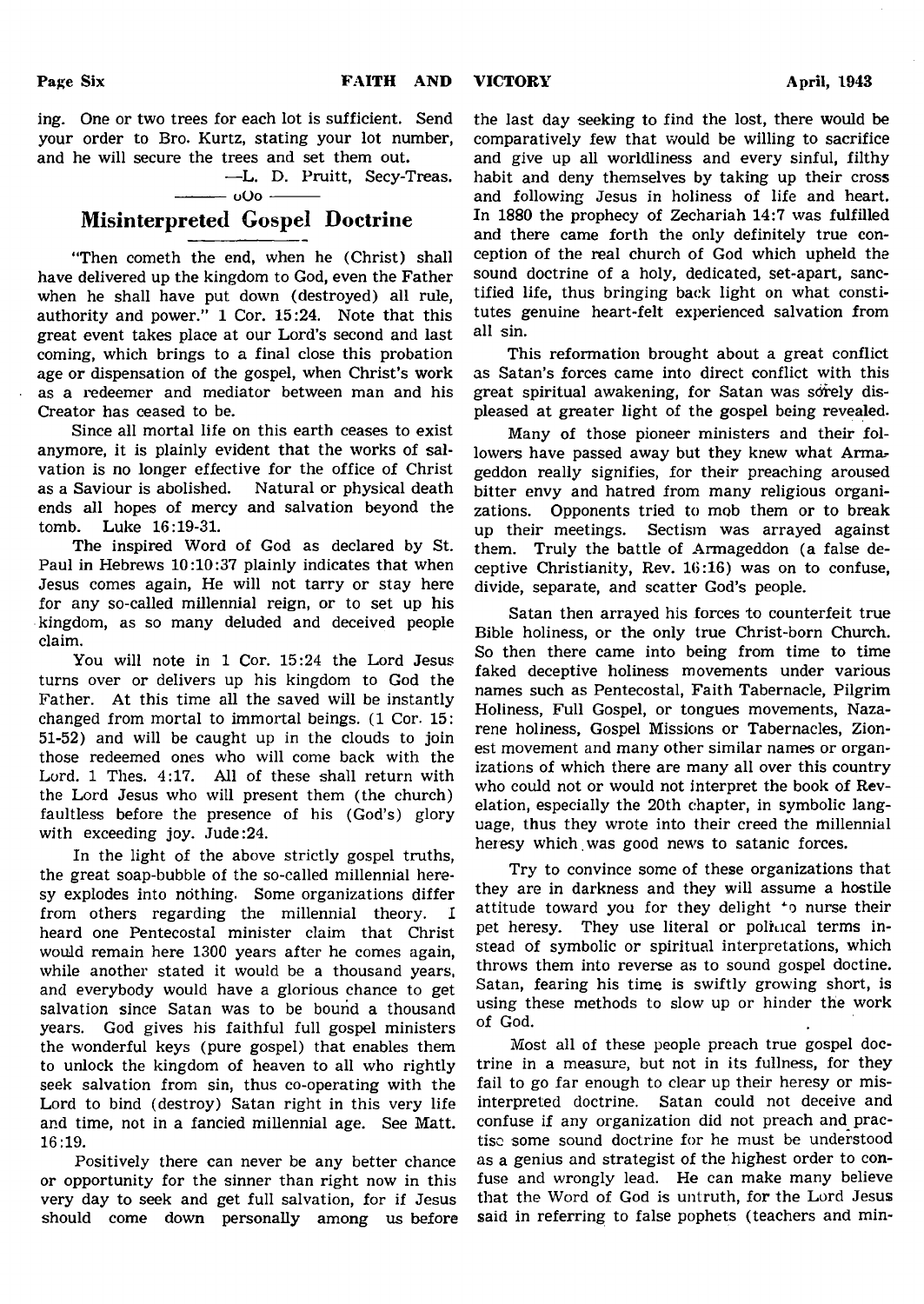isters) who are led away from sound gospel truth, that if it were possible the very elect would be deceived. Matt. 24:24.

I was once sold on the millennial heresy for a very short time until I began to study the Word of God, for I was like those at Berea (Acts 17:11). I studied to learn if these things were so. This is every one's privilege to do so, since we are commanded to search the scriptures. John. 5:39.

I plainly saw the first resurrection, the thousand years reign, binding of Satan and the battle of Armageddon, were rightly interpreted by symbolic terms only. Otherwise it does not make spiritual sense, but conflicts with sound doctrine. God is highly pleased to have His Word rightly interpreted and understood, and displeased to have it wrongly preached to confuse and lead astray his people. "Add not thou unto His (God's) Word, lest he reprove thee, and thou be found a liar." Prov. 30:6.

There always has been a conflict or opposition between truth and error; between definite Bible holy living and a faked or counterfeit religion or belief, for genuine one hundren percent full gospel doctrine has never been popular with sectish organizations which teach it's non-essential to observe those ordinances that help to make a gentle, patient, humble Christian to sit at the feet of Jesus and daily learn how to grow in grace, wisdom, and knowledge of the way the pure in heart and life must trod on their way to everlasting glory where the wicked cease to trouble and there the weary shall be at rest.

— John H. Griffith

- oOo --Hammond, La.— To the dear Saints abroad, Greetings in His dear name. It has been some time since I have written through the columns of this paper and feel led of the Lord to do so this morning. This paper is similar to a letter from the home folks, for the saints feel so near to me no matter who they are or where they live. When I read their articles and testimonies, it lifts us up to know that He has quite a number scattered about who haven't bowed their knees to Baal (the god of this world). I just know that the saints are the most beautiful people of all the earth and why shouldn't they be, when the Lord has beautified them with salvation, a meek and quiet spirit, which is in the sight of God of great price. (Psa. 149:4; 1 Pet. 3:4) We need to keep encouraged to toil on a little while longer for it will not be long until He will say to us, "Come up higher." And in these troublesome times there is great need of us doing all we can to get the truth to others so they may also find the secret of comfort and help, so they may pray with faith in behalf of their loved ones. So long as people regard iniquity in their hearts, the Lord will not hear them, but when their hearts are cleansed from sin, they can then pray with a clean heart and a pure motive, and the Lord will hear. Praise His name! He is truly precious to those who know Him.

Not so long ago we witnessed a sweet death when the Lord saw fit to take to Himself our dear Sister Lea from near Kentwood, who had lingered in sickness since last July with heart trouble and her smothering and, suffering was surely severe much of the time but in

her relief so she could rest for some while. She looked forward to her death like one would to going home and was anxiously waiting the last summons. She said that all of her life she had lived just for that moment, when she could go be with her Savior in heaven to rest forever. Oft times she would examine her heart and life to see if there was one thing that would displease the Lord and talk to us about it and have us pray with her. We told her it wouldn't be long until the Lord would remove her out of her suffering (she had felt very definitely for some time that it was the Lord's will to take her) and the day before she left us, she turned to me and said, "I feel just like I did, can't tell any difference. How much longer do you think it will be?" I told her she came near slipping away from us that morning and was a great deal weaker and wouldn't be long now. Then the last morning she wanted to know now how much longer it would be. I answered that she was about there. Then after night I told her it would be but a very little while longer now, and she passed to her reward that night at 11:35, conscious to the end, a short while before, she folded her hands across her body. Death has no sting to the righteous and why should we fear, why make a fuss about it, for we are only going home, to the place of eternal rest that we have talked about, sung about, read and prayed about, looked forward to for many 'years, toiled, watched and waited, and at last we make the port. Praise His name! I want to add, that every one of Sis. Lea's children, both saved and unsaved, wanted her to trust the Lord for her healing or relief, whichever the Lord saw fit to do, and wanted the saints with her. Two of her children are saved and five unsaved. I told them there wasn't but one thing they could do for their mother and that is to make preparation to meet her in heaven. Her husband, Bro. F. N. Lea, lived and died a faithful life about nine years ago, and his life is still an inspiration to others in that community. They attended Sunday School and services when others quit. Now, I feel confident they are being rewarded for their trueness. Saints, we need to be faithful unto death, no use to think of slacking up anywhere along the way, the promise of heaven is only to those who are true to the end. God bless you. Christian love to all.

answer to prayer the dear Lord so wonderfully brought

Yours in defense of the gospel,— Mrs. Katherine Key

Hastings, Nebr.-Dear Bro. and Sister Pruitt: I am a reader of your Faith and Victory paper and want you to know that I, too, find in its pages just what my soul needs, and that is the pure and unadulterated truths of the gospel. Jesus said He was the Truth and the Light. He said, " Search the scriptures, for in them ye think ye have eternal life: and they are they which testify of me.'' I am doing that very thing. I love the blessed old Book and can truthfully say it is a light to my pathway and a guide to my feet. In Luke we read, " And thou child, shalt be called the prophet of the Highest: For thou shalt go before the face of the Lord to prepare his ways: to give knowledge of salvation unto his people by the remission of their sins, Through the tender mercy of our God; whereby the dayspring from on high hath visited us, To give light to them that sit in darkness and in the shadow of death, to guide our feet into the way of peace." There are twenty-three verses and four hundred and eighty-five words in the sixth chapter of the book of Romans. The word sin is mentioned seventeen times and the word iniquity two times. Thank God, we have a remedy for sin, Jesus Christ the righteous. When King David got rid of sin and iniquity, he said, "But let all (and that includes me) those that put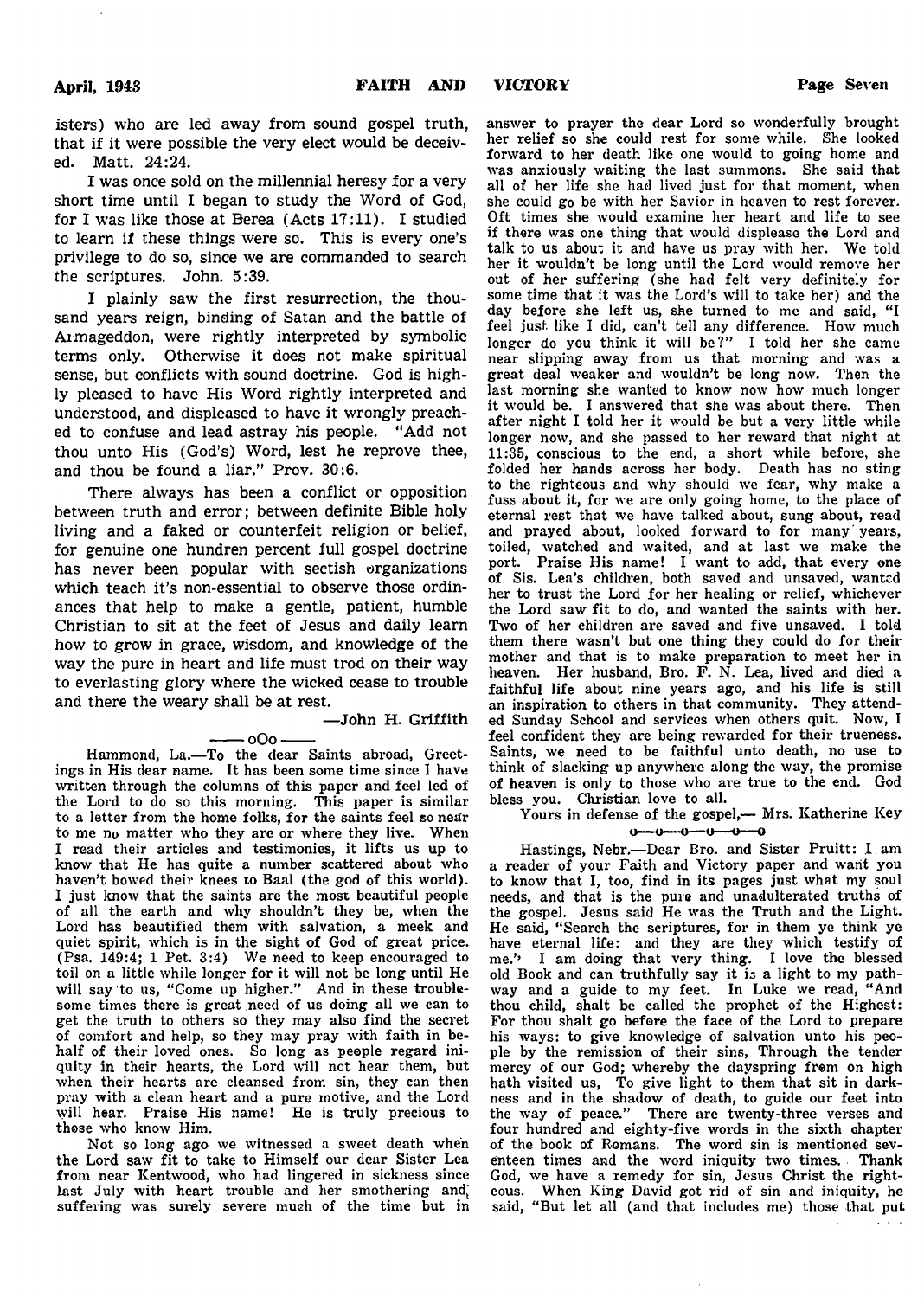their trust in thee rejoice: Let them ever shout for joy, on any line. I truly thank God for the willingness in my because thou defendest them." Will close with love. James A. Dyer.

#### o o o o o o

H. Q. Co. 3rd Bn. A. P. 0. 256 50th Armd Inf., 6th Div. Camp Cook, Calif.— Greetings to the dear saints of God. I visited you on July 4, 1942, but did not get to see Bro. Pruitt, and did not even get to stay for services, but enjoyed seeing the Faith Publishing House and all the printing machinery. I am isolated if anyone ever was. I have been in the desert for about five months, and have been through many a trial, but have truly found that God is on the desert as well as anywhere. He has been very precious to this young man, for which I thank him.

I just received the March issue of Faith and Victory today. I was glad to get it. 1 was privileged to visit Glendale, Calif, and see Bro. and Sis. Harmon on a threeday pass from the desert.

I desire to please God anywhere I have to go. It is true that the future lies unseen ahead, but we know that our Redeemer liveth and is a very present help in time of trouble. I have to put un with drinking and the taking of God's name in vain, but every time I get a chance I tell them about it.

My wife at New Castle, Ind. is much better now. Thank God. It is through the prayers of the faithful that my dear wife is still here on earth. Continue to pray for her spiritually and physically. She is a good true girl and it surely is something to know that you have a true wife when you are 2,200 miles from her and home.

I would enjoy hearing from the saints.

#### Pvt. Charles L. Pitts,

 $0 - 0 - 0 - 0 - 0 - 0$ Fort Huachuca, Ariz.— Dear Sir: I read a piece of your literature entitled "48 Hours in Hell" and I think it was grand. It seems as though I could use this piece of literature for a pattern while I am in the Army. It was sent to me by a very close friend of mine and I thought it would be a good idea to write for more literature and tracts since I noticed on the copy that I have for me to write in case I needed or wanted more literature.

I am what you would call a "used to be Christian" but on account of the environment that I am surrounded with, I have gotten weak but I am successfully growing stronger spiritually.

I am hoping by all means that I will receive the above mentioned in the near future.

Sgt. Mark A. Roberson, 714th Medical Sanitary Co.

 $0 - 0 - 0 - 0 - 0$ 

Durant, Okla.— Dear Brothers and Sisters in Christ, I read your testimonies and get real blessings from them. I don't want to miss a copy of the paper and wish it came more often. But I wish to tell you of a task God put on my heart some time last year. There was a convict camp not far from our city where I lived. God out it on my heart to help get th' gospel into the camp to those prisoners. I prayed and prayed. Finally it was clear that I was to send for tracts and give to the prisoners. Glory to God. Thank God for salvation and good people who are glad to do this for the Lord and believe He will get glory from it.

Pray for me. I want to be a good soldier. At this time I live one-half mile from this prison camp. See how God moves.<br>One of His sheep,

Mrs. Carl Thomas.  $0 - 0 - 0 - 0 - 0 - 0$ 

Bakersfield, Calif.— Greetings to the saints. This night finds me still saved having no desire to go wrong heart to ever live a true and upright life all the days of my life realizing time is so short. We have no time to lose for we need to be up and doing at all times. T want all the saints to earnestly pray for me that the Lord keep me stirred to do my duty on all lines and let my words be few and seasoned with grace. The devil tries so hard to succeed in getting us young saints off on talking too much. I ask you to pray much for me that I prove faithful to the end.

I have a testimony here from our dear Bro. Everett Pierro who has been called away from our congregation to the army. This testimony was so much encouragement to the saints here I feel like it will be encouraging to some one '<sup>\*</sup> The saints here had called him and talked to himplering the telephone.

" 344 Aviat; i Sqd., Army Air Base, Newark, N. J. To the saints at Bakersfield. Calif: Greetings in the name of our Savior through the love and fellowship that is in our salvation, I pray God's blessings on every one of you. This 31st day of January, deep in my heart I wish to be with all of you in body to her the sweet songs of Zion and the encouraging testimonies. I know they would help me cn my way. De $r$  saints, when I heard your sweet voices in the distance it was just what I wanted to hear and I was so happy I forgot all of my trouble and T thought about the song that says just one glimpse of heaven and we would forget ."II about our troubles and thank God for holding out to the end. The soldier that woke me up to answer the phone when von called, was as glad as I was for me to hear from the ones I had so often talked about, and to see me look so happy. I was so happy and looked so different and felt so unlifted, that one of the boys asked me if I had had a drink. When I told them how many saints were there to say hello, he grabbed my hand and said, "You must he a good boy." Thank God for the sweet saints. Dear saints good boy." Thank God for the sweet saints. Dear saints when I heard my brother Grant's voice, I was made to rejoice deep down in my heart because I know God still answers prayer. Dear saints, there are plenty of tests and trouble but since I have the victory, I am so thankful until there is no complaint. But my request is, 'Saviour, keep me near to Thee and keep my fellowship with all the saints, and keep me humble.'<br>Your brother in Christ. Everett Pierro"

Your brother in Christ,

Bro. Pierro's wife has left here to go where he is. I desire the saints to pray for them that the Lord keep them encouraged. If anybody knows any saints near wl ere they are I wish they would send the address to them or to me. Pray for me that I be what God would have me to be.

#### $0.0 - 0.0 - 0.0 - 0.0 - 0.0$

Fontana, Calif.— Greetings to Bro. and Sister Pruitt and to all the dear saints, Thanks for your prayers in behalf of my request. Some time ago I fell off a scaffold to the cement floor while painting and broke both feet, heels, arch, and left leg close to the joint. I was carried to the hospital and both legs were bound up in a cast. It looked as if my days were over for ever walking again. When one's foundation on which he stands gets broken, it is likely to leave him a cripple. This is what the doctor told me. Today I am saved from sin and am happy to tell you the Lord has sent His Word and healed me. I can walk straight-no cane or crutches are needed to lean upon. I can run too, if I have to. I am fifty years old. In three weeks time I was ready to leave the hospital. Thank you for your prayers that made me whole. I owe my life to God and his childre and his service. Pray for me, that I ever be true t the Lord. Your brother, Milton Smith.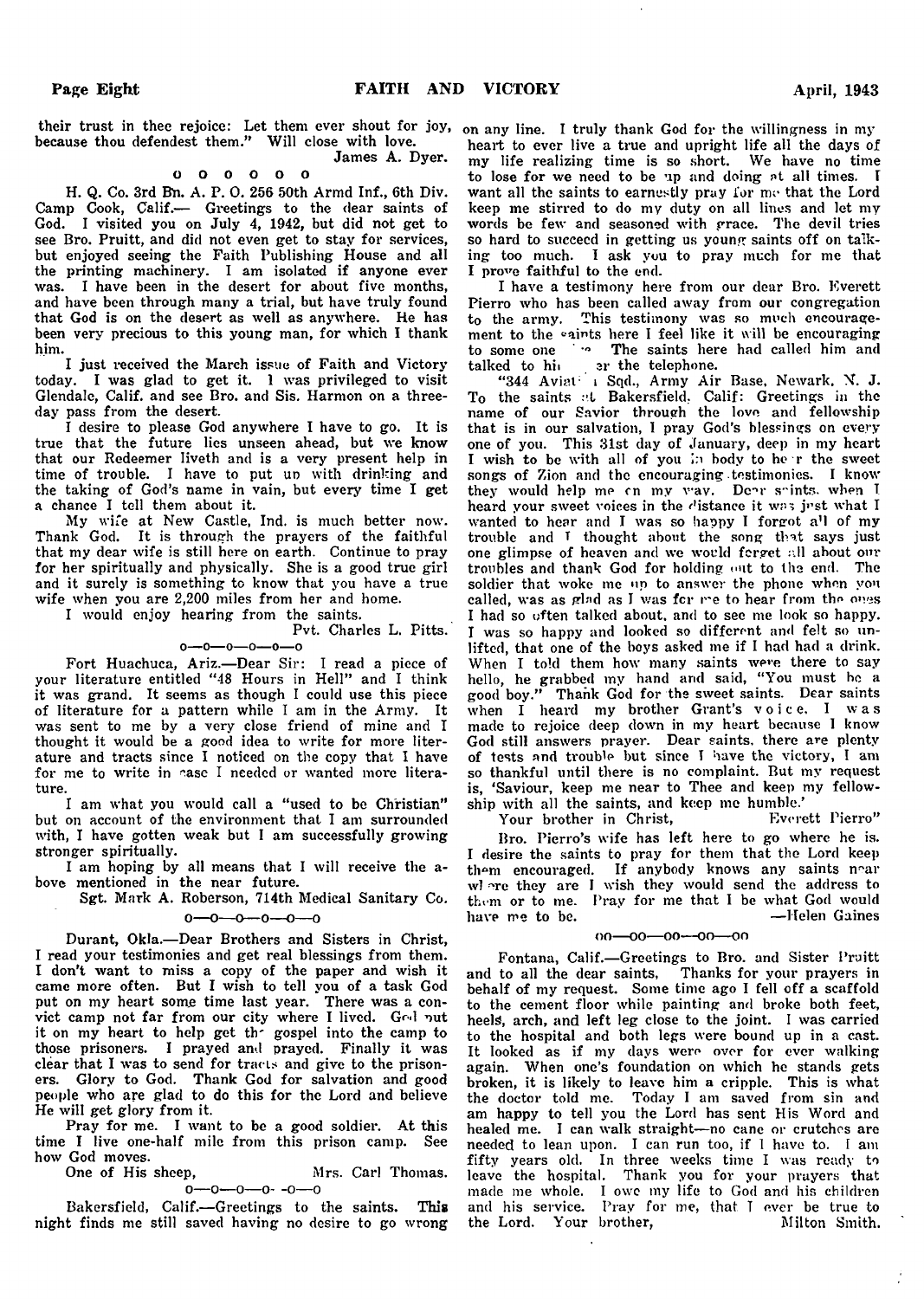# **Young People's Section**

## HELP ME

Lord, help me to be More like Thee each day, And guide all my thoughts And words that I say.

I want e'er to live !/>w down at thy feet, That I may gain heaven When work is complete.

When the path is rough Lord, help me to be A fearless, brave soldier And still trust in Thee.

Help me to witness Tת-your power to save, And tell friends you died And 'rose from the grave. —Johnnye Lee Carter (revised).  $-$  0O0  $-$ 

## *Editorials*

The booklet entitled "The Instruction of Youth in the Christian Life," written by Bro. C. E. Orr, has just been reorinted. In those 32 pages are instructions of vital interest and importance to young people. Every young person should have a copy. It may be secured by addressing your request to this office with the price of 10c, postpaid.

The following is a reprint of part of the first chapter entitled —

#### INSTRUCTION

"Let me quote a few sayings of a very wise man. 'The fear of the Lord is the beginning of knowledge: but fools despise wisdom and instruction.' Prov. 1:7. Read also Prov. 15:5. 'My son, hear the instruction of thy father' Prov. 1:8. Take fast hold of instruction, let her not go: keep her; for she is thy life.' Prov. 4:13. You should read these texts over several times. Commit them to memory. Try to feel the weight of them. 'Give instruction to a wise man, and he vill be yet wiser; teach a just man, and he will increase in learning' Prov. 9:9. The way we regard instruction is a proof of what we are. 'He is in the way of life that keepeth instruction.' Prov. 10:17. The word 'keepeth' in this text has a twofold meaning. It means to hold in memory, and also to put into practice. Be diligent in doing this, It is

dangerous to trifle with instruction. If we do not practice what we learn it were better that we never learn it. 'Whoso loveth instruction loveth knowledge.' Instruction is the way to knowledge. If you would know the true way of life you must give heed to the instructions pertaining to the way. 'He that refuseth instruction despiseth his own soul.' Prov. 15:32. Those who treat instruction in the Christian life with neglect have not a proper regar . for their soul. 'Hear counsel, and receive instruction, that thou mayest be wise in thy latter end.' Prov. 19:20. Now is the time, young man and woman, to lay the foundation for your later life. It is in vain that you hope to be wise in your old days if you neglect the instructions of youth. 'Apply thine hoart unto instruction, and thine ears to the words cnowledge.' Prov.  $23:12$ . This word 'apply' is a "ong word. It means to lay upon. We lay one object upon another that the one might absorb the virtue of the other. Lay instruction upon the heart that the hear! might absorb the virtue of the instruction. Wo fail to receive instruction as we should except it becomes a principle fixed in the heart. 'Buy the truth and sell it not; also wisdom, and instruction, and understanding.' Prov. 23:23. We often hear the first clause of this text quoted, but that is not all the text. Buy instruction. You are not at all likely to buy a thing for which you have no desire and you are not likely to have much desire for it if you hav' but little knowledge of its value. If you had a full knowledge of the worth of good, wholesome instruction you would buy it regardless of the cos' rice, and you would not barter it away under any  $\epsilon$  inditions. Please read attentively the following  $\boldsymbol{v}$  rds. 'My son if thou wilt receive my words, and hi>. my commandments with thee: so that thou incline thing ear unto wisdom, and apply thine heart to understanding; yea, if thou criest after knowledge, and liftest up thy voice for understanding; if thou seekest her as silver, and searchest for her as for hid treasure; then shalt thou understand the fear of the Lord, and find the knowledge of God.' Prov. 2:1-5. Reader, do you want to find the knowledge of God? Here is the price to pay. First, incline your ear. You have seen an animal with his ears stuck forward in intent to catch every wave of sound. This is a picture of the intent you should have to hear the instruction of wisdom. Second, cry after knowledge. This expresses the eagerness of soul, the labor, the diligence given to obtain knowledge. Third, liftest up thy voice. Just as a child will cry and lift up his voice for food necessary to the sustenance of his young life, so we are to cry after the knowledge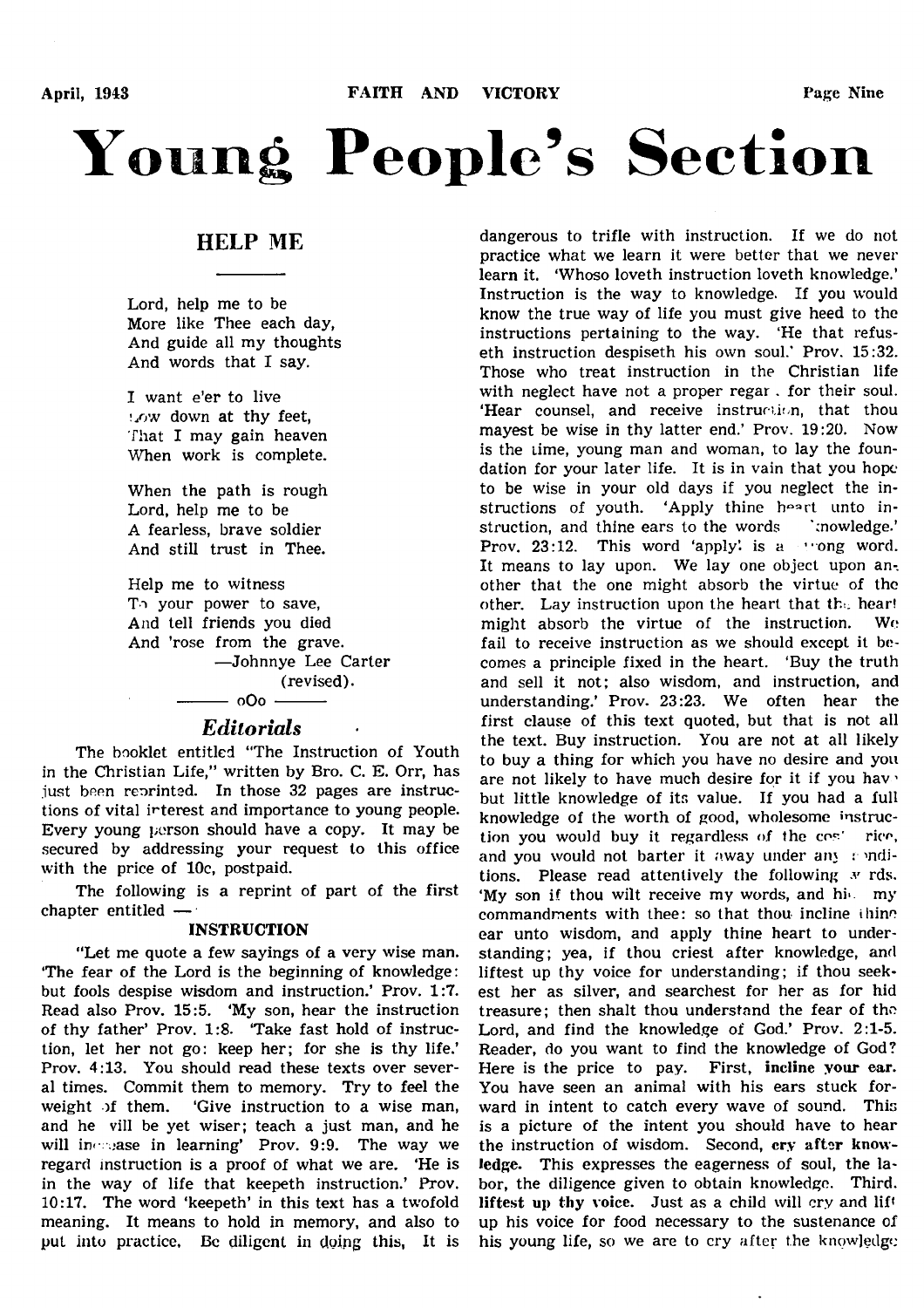— L. D. P.

of God. Fourth, seekest her as silver. Fifth, searchest for her as for hid treasure. Years ago men rushed, at the risk of their lives to the gold fields of California and Alaska searching for this hid treasure. Consider for a moment, with what eagerness men seek for silver and gold. How it ought to shame the Christian for his indifferent manner in seeking the knowledge of God. We should lay hold upon all instruction that leads to the knowledge of God with that hunger of soul, with that eagerness, that neverto-be-wearied effort that men lay hold upon that which leads them to the possession of gold. It is in the study of the Bible and the laying of its instructions up in the heart that will bring us to the knowledge of God and to the path that leads to heaven."

#### $-0$ -0—0—0—

Tillamook, Ore— Dear saints of God: Today as 1 was preparing to iron some clothes God told me to write my testimony to let all the good saints know that last night about 10:30 1 truly became sanctified wholly. 1 know some of you are thinking that I was sanctified at Guthrie, Okla. campmeeting over a year ago. It is true I sought sanctification there and professed it for some time but I was not satisfied with that experience. I also went to the altar at the last Oregon camp meeting after Bro. Harmon had preached a wonderful sermon and again I professed sanctification but if some one had asked me if I was satisfied, I couldn't have even whispered "yes.' But my longing kept on and on. I'd wake up in the nights and wonder why I couldn't get through and why I couldn't have that precious Holy Spirit in my heart as so many other saints had.

To make a long story shorter, I sought sanctification at four different altars and I can't begin to tell how many times I begged God to send His sanctifying power to me in my own home. I studied all the books I could find on sanctification and I hunted nearly every scripture pertaining to it in the Bible but I just couldn't find what was holding me back. Then at last one night last week my husband and I had just gotten home from a rook party at which I had won the prize for high score of the evening. Thank God, He has forgiven me for that. I said, "James, I just don't feel right about these parties. I wouldn't want to be at one of them when Jesus comes, and if you don't mind I don't believe we'll go to any more of them." And his answer came cutting my heart clear through. He said, "That's what I've been thinking for a long time. It doesn't seem like a Christian would go to them." I just can't explain how I felt. Here was a person not even professing Christianity in any form and I was praying every day that I'd be a light and an encouragement to him to seek God. How miserably I had failed, not only had I been separating myself from God, but also had been placing a stumbling block in my loved one's way.

I sought God more earnestly after that than ever before. Never would a rook party stand between me and the Holy Spirit. But there was still another obstacle to be removed. I had a temper that was almost uncontrolable. At times I'd have to nearly bite my tongue off to keep from saying things that would only hurt some one else or make matters a lot worse. The more I thought along this line the more I decided that it was just as big a sin to think those evil things as it would be to say them.

So last night I decided I was not going to quit praying until I had the Holy Spirit in my life so real that I'd never doubt again if it took me a week to do so. It took a little over two hours but such wonderful hours. God and I had a blessed time talking, praying, listening, and waiting. It is wonderful to listen for God to stir our heart-strings and grand to wait for God to have His way. It's too easy to go our own way and not wait on God. How much trouble we could spare ourselves if we would but be patient.

And as I was praying all of a sudden I stopped and thought, " Well, what have I been saying?" and over and over I'd been repeating, "I know I'm sanctified, 1 know it, I truly know it, I'm all His} everything is His, he has sanctified me wholly." What a joy and peace is mine. I've nothing to worry about. From now on God can have His way with me completely.

I want to thank all the saints for the prayers offered for the healing of my body. God has been very merciful to me and has healed me completely. I have not had one bit of trouble from that day to this. Praise His holy name. I just feel so full today I don't know how to bring this letter to an end. I feel like 1 could write a book on the sanctifying power of God.

I hope and pray that this will help some needy soul to seek after God for sanctification. Don't let the devil tell you to take it by " dry faith." It must be gotten by " living spiritual faith." Rest on God's promises, trust him completely, don't try to hold even one little thing back, it just won't work for God can see the tiniest particle of ugliness in our hearts. Don't give up the first, second, or third time, keep seeking until you know you are sanctified wholly. It isn't guess work, it's real.

I'll close now with these words that I'm standing on and trusting God's promises all the way and I know I'm going to make Heaven my home no matter what the cost may be. And when I meet Bros. Harmon, Pruitt, John Wilson, Ostis Wilson, and my Dad in heaven, I'll shake their hands and say, " I'm so glad for those sermons that put me under conviction so that I knew there was something I needed and didn't have." It's uncomfortable to sit and hear sermons when conviction is poured on you till you can't sit still and you feel like every one is looking at you. But sinners, they aren't looking at you but they'll be praying secretly for you and if you want to see God and gain a home in heaven you'd better be doing something about the uncomfortable feeling for salvation and sanctification are waiting for all who will seek Him with a whole heart.

Pray for me that I'll be all God wants me to be.

Your saved, sanctified, and satisfied sister,

— Orpha Mapes

### CORRESPONDENCE

Fort Douglas, Utah— Dear Bro. Pruitt, In the Feb. issue of the "Faith and Victory" paper you have some books advertized that I am interested in getting. I am always interested in any good book that will help feed my soul and help me to walk in the strait, narrow path that leads to heaven.

I enjoy reading every bit of the "Faith and Victory" paper and I would like to continue getting it, so please extend my subscription for another year. I think my subscription expires in May of this year.

We are much in prayer about my youngest brother who is in the Army with the Chemical warfare service in Alabama. Since that is a combat unit to destroy lives, and we have God's Commandment not to kill, I feel sure that the Lord will deliver him from that unit if we have faith in Him and pray for his deliverance. I was in the Infantry when I came into the service a year ago and through prayer and faith in our God I was transferred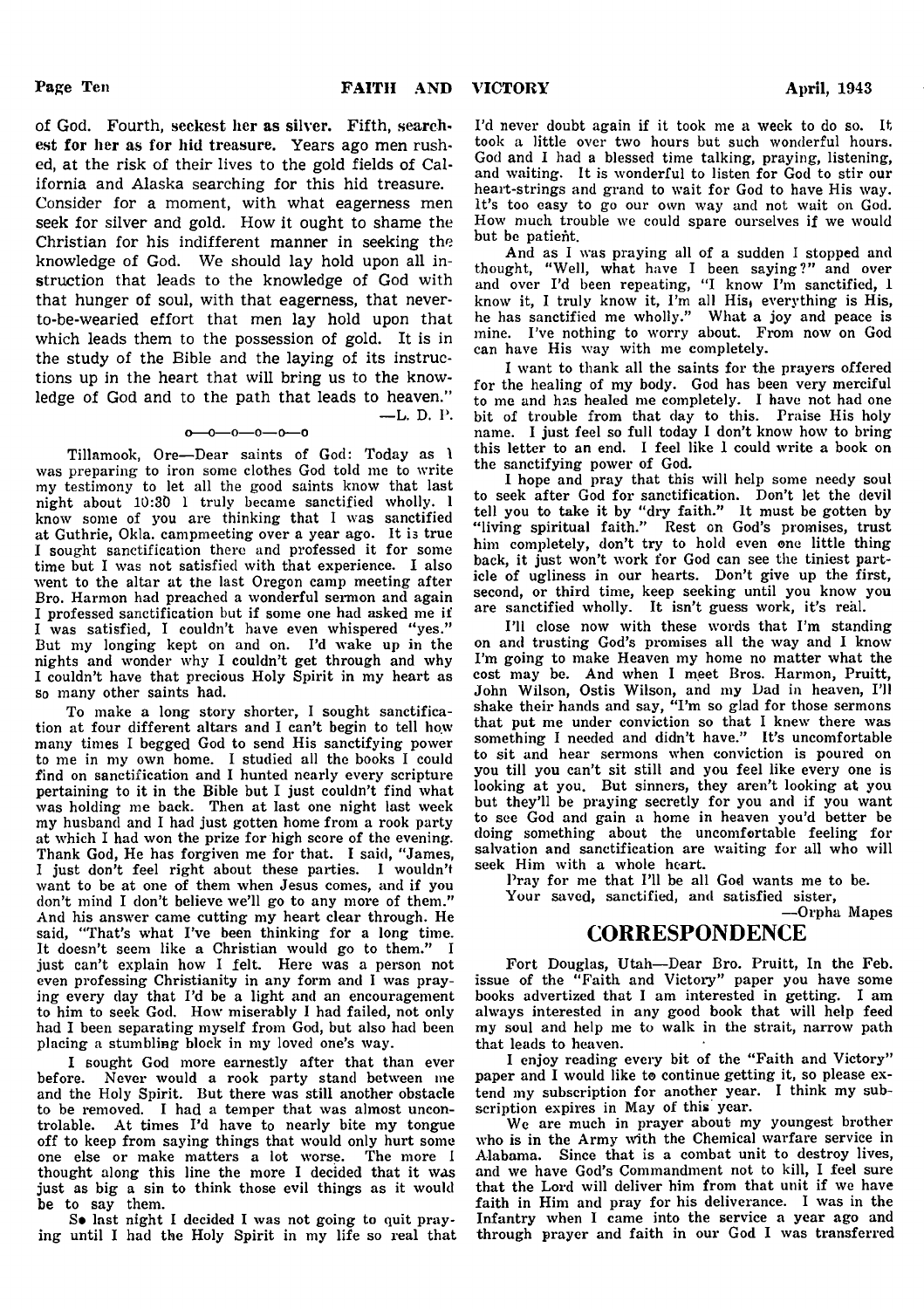into the Medical branch of the service. Pray for him that he will be transferred if it is the Lord's will, and also pray for the rest of us boys that are in the service of our country. Pray that the few of us that have accepted Christ as our Savior and Redeemer may shine as bright lights to the many sin-sick souls in the world today.

May the Lord bless you and help you and all the other dear saints to carry on with His wonderful work until He calls us all Home to Heaven with Him.<br>Your brother in Christ, -Sgt. John R. L.

-Sgt. John R. Lorenz Station Hospital, Fort Douglas, Utah  $0$ — $0$ — $0$ — $0$ — $0$ — $0$ 

Tampa, Fla.— Dear Bro. and Sis. Pruitt, Greetings of love in the sweet and precious name of Jesus. I am glad that I can still report victory in my soul today over all the power of the enemy. Praise God. I have it all fixed and settled to go through by His help as long as He spares me in this dark and sinful war-torn world.

The perilous times the Bible speaks about coming surely must be here now the way things look. People have gone bad after the things of the world, lovers of pleasure more than lovers of God. What an awful time that will be when these poor lost souls must stand before the judgment seat of God to give an account of how they have lived here in this world. But it will be too late then. How sad! How sad! Knowing all these things, how very careful we ought to be in all our daily walks of life so that our light will shine brightly and not get dim in this world. I want the Lord to put more of a burden in my heart than ever before for lost souls. Oh, how much we need to pray. No wonder that we are told to pray without ceasing. We know that prayer changes things and I know it does. We also know that He does hear and answer the prayers of his children. Praise His name. Let us not forget to pray much for our young soldier boys. I feel so sorry for them. They need our prayers and so does our country and our rulers and those who are in authority and those poor people in the foreign countries. I feel so sorry for them, I do pray for the Lord to have mercy on them all and bring them to Him too, for they have a soul to be saved as well as we.

Today I have been living on the mountain top. I have felt so close to the Lord and such wonderful peace in my soul, my cup surely has been running over. Sometimes we must go through rough and stony roads and have some hills to climb, too. But then when we get to the top, oh what sweet peace, wonderful peace, we have in our souls. Well, praise God, the toils of the road will seem nothing when we get to the end of the way. I feel really encouraged to fight the battle to the end.

I have been busy all winter writing good letters and when ever I get a chance, I speak to people about their souls and do whatever I can for the Lord in every way as we know time is short and we have no time to waste. The way things look we are living on the edge of time right now. Bro. Pruitt, I do pray much for the Lord to protect the printing and workshop there at Guthrie. I feel sure that He will. I pray for you and Sister Pruitt and all the workers there, for I know you need lots of prayers. Let us all pray lots for each other.<br>Christian love to all, -Sister A. C

-Sister A. C. Krause  $0 - 0 - 0 - 0 - 0$ 

Chicago, 111.— Dear Bro. and Sis. Pruitt, I thank God for touching my eyes. They don't bother me now. Truly I can thank Him. I have much to thank and praise Him for. Please continue to pray for me and my family. May God bless the work there and supply all your needs.

One young girl where I work was discharged today because she has weak lungs. She had been working

with me and she asked me what she could de about it. She is of a poor family. I asked her if she went to church anywhere and she said she didn't and so I told her about God, that he has power to heal her, that nothing is impossible with Him. I asked her if she would like to be' prayed for to be healed. She said she would. Please pray for her that God will get glory out of this.

May God bless you and keep you in His will.

In the one body,<br> $0 \rightarrow 0 \rightarrow 0 \rightarrow 0 \rightarrow 0 \rightarrow 0$ 

Chicago, 111.— Dear Bro. and Sis. Pruitt, Greetings in the name of Jesus. I surely enjoyed reading Bro. Orr's book on Holy Living No. I, and am determined to live holier every day.

My husband has two friends of his in the Army and I have been enclosing tracts in the letter we send them. I'll just write a few extracts from their letters about how they enjoy the tracts. Here's one from Camp Beale, Cal. "Dear Mr. and Mrs. Badal, I received your most welcome letter for which I thank you very much, also the literature you have sent me. I have read it over several times. In life people like myself very seldom think of God and his church but when we are faced with misfortune hard luck, and war, then only and only then we turn to our Saviour for guidance." Here's a few extracts from another one. He was in Louisiana then. He says, "By the way, also thanks a million to your wife for the tracts that were enclosed in the letter." Then he writes from Florida where he is stationed now, "I want to thank Mrs. Badal for the literature. I read it and passed it on to some of my buddies, who enjoyed reading it."

I always remember all the boys in the camp, and I'm sure all the church does. Pray for me and loved ones that we will endure to the end.

o— o— o— o— o— o

Your sister in Christ, —June Badal

Holland, Mich.— As I was thinking about the love of God, this came to my mind: in what way can we show the love of God the most in our life ? First of all, in our every-day life; then by the word of our testimony, if our testimony agrees with the life that we live. So many testify to a holy life and do just as others do, partake of the things of the world and go where the people of the world go. This kind of a life does not agree with the Word of God, which says, " Love not the world, neither the things that are in the world. If any man love the world, the love of the Father is not in him." 1 John 2:15. "Little children, let no man deceive you: he that doeth righteousness is righteous, even as He is righteous." 1 John 3:7. Thank God, we do not have to be deceived by any man or false prophet. <br>-Cornelius Brandt. any man or false prophet.

Dayton, Ohio— Dear saints in Christ, Greeting in Jesus' name: I have received the Faith and Victory paper for more than a year-paid for by someone, I know not who— and feel it has brought untold riches to my soul. I do not want to miss any issues, so please continue it. I feel lonely and sad today when 1 see so much sin around me, yet I have much to thank the Lord for that I am well and have my right mind.

I have been here now over four years. The doctors have consented to release me, but the devil has a determination to overthrow it all. I am trusting the Lord daily for a closer walk with Him. I know what He did for me and my family and for those who fully trust Him.

The Lord permitted me to take a trip home last summer, which made us all feel He was very close to us all. Willis Burkett, Veterns Adm. Facility, Co. 23.

Burlington, Wash.— Dear Bro. and Sister Pruitt: May God richly bless all of you in the Lord's work. I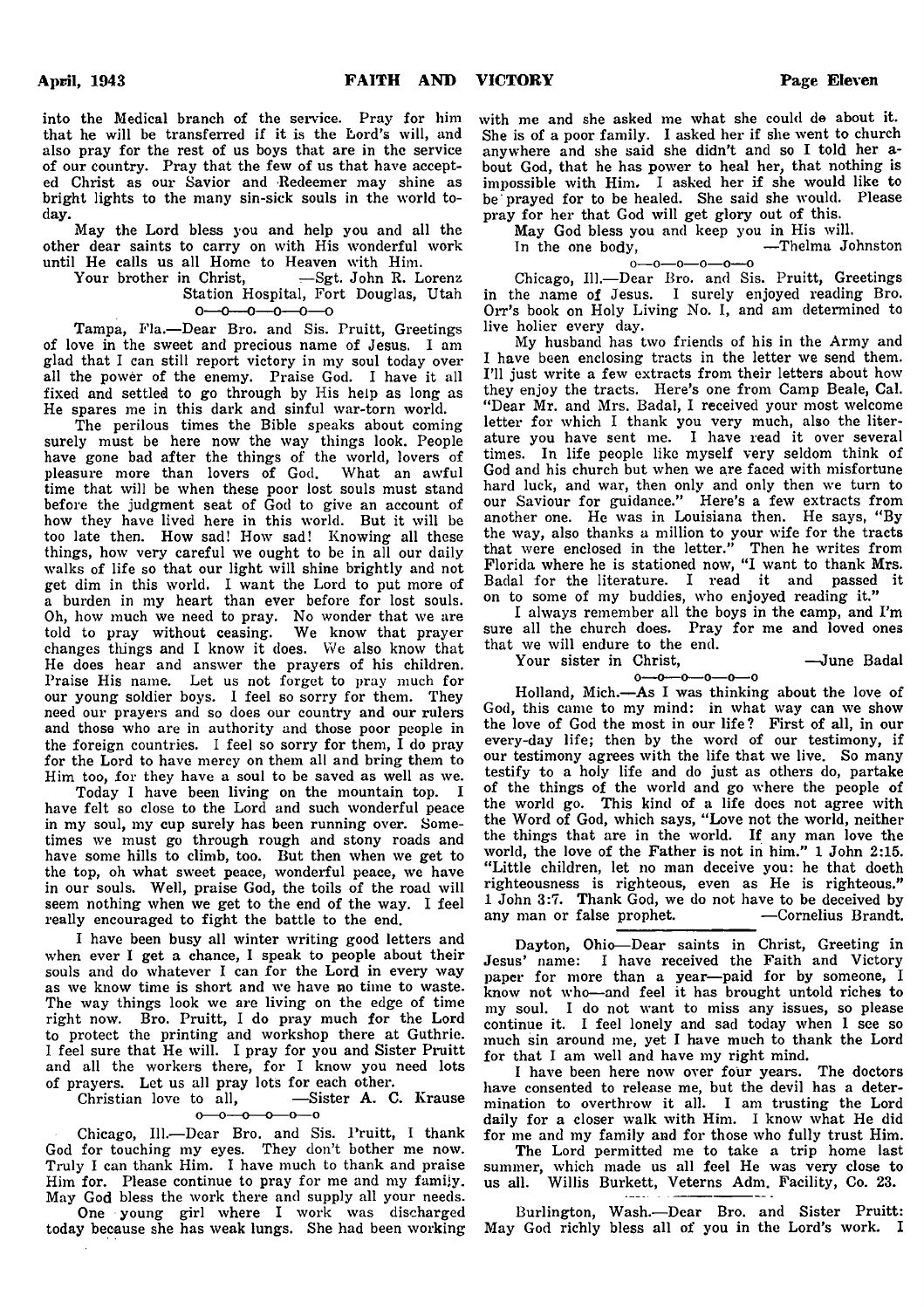still love Him and am determined to live for Him. I cannot praise Him enough for His goodness to me. He gives love, health, contentment, joy, and sweet peace. There are many things I can be happy for. He is a wonderful Saviour to the child of God. This world is in such turmoil, but let us be strong to the end and have faith in God. Rest assured when God calls us, we shall be found in our place. With Christian love, be found in our place.

> Adelia Davis.  $0 - 0 - 0 - 0 - 0$

Springfield, Mo.— Our faithful Bro. and Sister Pruitt in Jesus' name I greet you. God bless you. We were glad to get the good letter and glad to hear that the good Lord is blessing in meetings there. I know He will ever bless your faithful efforts. I also thank you for those good tracts. Please send a few more of each of them. I am praying continually for the work there. It is so precious to me. It means so much to have a clean publishing work, and I want you dear ones to know I have all confidence in your doing your very best for Jesus. I truly want to always do my very best. Pray for us. So many precious souls are seeking help we need much holy wisdom from heaven. Sister Porter is home now and doing fine, praise the Lord. The dear Lord is blessing our labors.

God ever bless you.

o—o—o— o—o— o Potter, Ark.— Dear saints of God: I am in great .-.fflictions. I have Rheumatism all over my whole being, and can sit up only a little while at a time. I also have 'he Pellagra. My throat is a shield of blisters. God has raised me up so many times, and there is nothing too hard for the Lord. He is able to heal all our diseases. I am asking you to pray for my healing. I am trusting wholly in Jesus for soul and body. I want the prayers of all the saints everywhere.

My brother, Willie Powell, who had B'reakbone Fever in the spring of 1940, whom I asked you to pray for, is fat and fine. In 1942 I wrote you for prayer and an anointed cloth for my mother who had a cancer on her face. The cancer fell out leaving a hole, but soon healed up. She is still well and is 80 years old. Her name is K. J. Powell. She is still here in Potter with me. Also orav for my grandchildren. Two of them have Trench Mouth and one has fever. I believe your prayers will be answered. Yours in Jesus, Mrs. K. E. Renfroe

 $0 - 0 - 0 - 0 - 0 - 0$ 

Fairbury, Nebi\— Dear Bro. Pruitt, I greet you in Jesus' dear name. I am so glad I can report victory in His name. I am still standing for the old-time truth, though I am isolated. There is a G. T. meeting here, but I'm not going to it. They have let down the standard and compromised the truth and now they are drifting farther from the old-time truth.

I am praising the dear Lord for healing my sore lip. There are some signs yet, but I am claiming it by faith and not by sight. Please keep on praying for me. Praise the dear Lord, I love him with all my heart. I am standing true if they take my head off. All of you dear ones stand firmly and preach the Word at any cost. I know the dear saints are going through many persecutions in these last days, but the dear Lord has promised that he would go with us to the end. The days are getting darker all the time. Only a few will go all the way. Praise the Lord for the few. I am glad to be one of them. I am praying for the publishing work there and I believe the Lord is answering.

Your sister in the One body, Mrs. D. M. Hardman.

 $0 - 0 - 0 - 0 - 0 - 0$ 

Chicago, 111.— Dear saints: God bless you all and encourage you in these times. You have our prayers in these dark times. Surely we are aware of your labors for God and realize with the shortage of help and material to work with, you are working harder than ever to get out the gospel to the poor (Matt. 11:15).

What a mighty God we serve! He never fails, praise His name. How sweet to be in harmony with Him and have that sweet peace in our souls. Dear ones, I surely love God with all my heart right now. How I thank and praise Him for ever saving me and showing me THE WAY. How He makes our hearts tender to all mankind no matter what the tests may be. With each test we are made stronger so that we may be a help to our brother and sister who is weak in the faith.

This poem was given to me years ago and has always been a big help to me. I thought of it when I read Bro. W. I. Miles' writing in March Faith and Victory. I'll send it to you all to read. Its author I do not know.

May God continue to bless all of you and strengthen<br>one in body and soul. Sister Melican. each one in body and soul.

#### "A Little Walk Around Yourself"

"When you are criticizing others and are finding here and there

A fault or two to speak of, or a weakness you can tear; When you're blaming some one's meanness or accusing one of pelf—

It's time that you went out to take a walk around yourself.

"There's lots of human failures in the average of us all. And lots of grave shortcomings in the short ones and the tall.

But when we think of evils menshould lay upon the shelves,

It's time we all went out to take a walk around ourselves.

"We need so often in this life this balancing of scales, This seeing how much in us wins and how much in him fails

Before we judge another, just to lay him on the shelf, It would be a splendid plan to take a walk around ourself."

#### $0-0-0-0-0-0-0$

English, Ind.—Just a few words to God's children in Jesus' name. I enjoy reading the testimonies that are in the Faith and Victory paper. The paper stands for the whole truth and that is what it will take to stand in the Judgment. We are standing on the shores of eternity, facing Judgment. When He calls we must go. There is great danger of going with the tide. Millions are drifting and are failing to obey God.

Saul lost his power and was rejected by the Lord because he feared the people. He confessed, "I have transgressed the commandment of the Lord. I feared the people."

So many preachers have compromised and lowered the standard of God's holy word in order to please the people.

When Samson with his head on Delilah's knees awoke out of sleep he knew not that the Lord had departed from him, but soon found it out when the Philistines took him and put out his eyes, and he had to grind in the prison house. Surely he remembered the good times he had as Judge of Israel, and the freedom he had lost.

Nebuchadnezzar saw the three Hebrew children cast into the furnace with flames leaping high. He soon forgot and he did the very thing that God had told him not to do and lost his kingdom. He ate grass with the oxen, his hair grew as eagles' feathers, his finger nails as bird claws. He remembered the time when he was king, and the freedom he had. God had departed.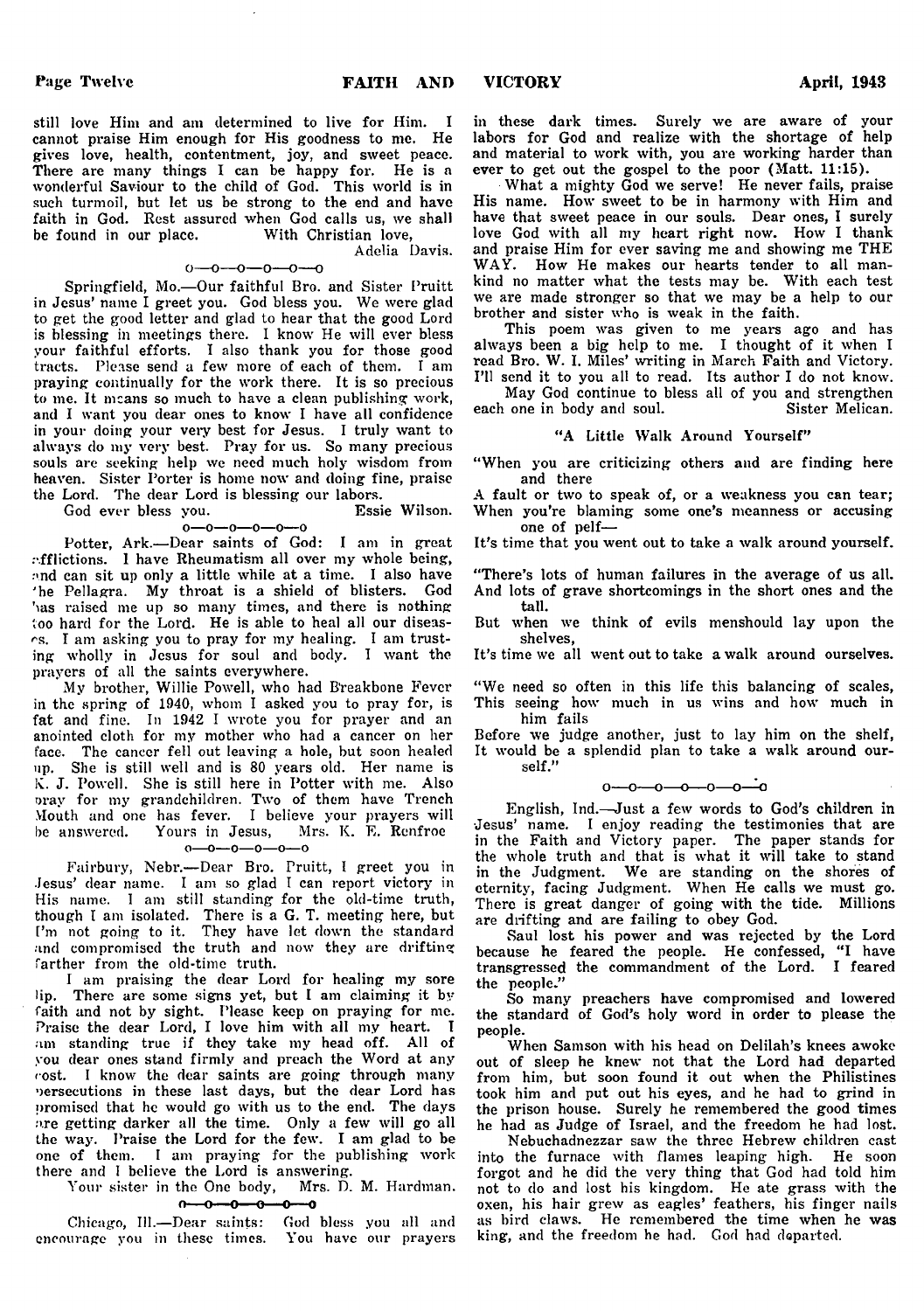Many dear ones have lost their power and are groping in darkness, no peace, not satisfied.

Oh God, send an old-time revival, one that is prayed down from the skies. May God help the preachers to preach the old-time gospel as they did in the first century. When they prayed, the place was shaken. They were in one accord in one place.

Dear saints, I wonder sometimes if we are doing our best. I feel led to ask all the saints of God to join in a special prayer for our boys in the war. They are asking for prayer. Will you join with me on the fifth of April at 9 p.m. ? Your brother, J. Linton, o— o— o— o— *x)*— o

Sandusky, Ohio— Dear Bro. Pruitt and all the dear saints, Greetings in Jesus' dear name. I am saved and encouraged today more than ever to go all the way with the dear Lord. I was saved approximately three years ago and have found peace and happiness in my soul and am rejoicing and truly praising God for sending this truth here, and the true Holy Ghost minister, Bro. Chaney of Akron, Ohio. I feel he is a true God-sent minister.

At the time I first met with the saints, I was awfully sick, but the dear Lord has wonderfully blessed me. I am not completely healed, but I am requesting that all the saints go into an agreement of prayer for my complete healing. I have been suffering from my present sickness for a number of years. Truly, I believe if it hadn't been for the prayers of the saints, I would have been gone. I realize my case is serious, but not too hard for God. Please pray earnestly for my complete healing; also for my unsaved family, and that I will be able to stand everything that comes upon me in this life. Your sister,<br> $0--0---0---0---0$ 

Detroit, Mich.— Dear Father and Mother, I will answer your valued letter. Hope this finds you well. It leaves us feeling much happier than we have been for a good many months. I went to the hospital yesterday for the report on my last X-ray which was taken a week ago. I talked to the doctor and he told me that my lung was all healed. It shows scars where the disease was. He said he wanted me back for another X-ray the last of April and if it is still the same he would *O'.* K. me and I could go back to work. I want to tell you that sure lifted a burden. And I praised God all the way home. For without his help this could not be. It is most surely an answer to our prayers. Praise his holy name. It is so good to know that we have so many of God's people praying for us. I thank you so much for notifying so many of those dear brothers and sisters of our condition. We got so many nice and encouraging letters, anointed handkerchiefs, and also \$15.00 in money, from people I've never met. I thank God for such people. Heaven will sure be a wonderful place to be, made up of that kind of people. I feel so much better, now that we can begin to see the sun come shining through the clouds of disappointment which had so long hung over us. For so long it seemed this day would never come. But thank God it is here. The weather is even better than it has been for a long time, the sun is shining and the air is nice for me to take my walks. Well, I must close now with love and best wishes. God bless you.

#### — Francis Pierson and family  $0 - 0 - 0 - 0 - 0 - 0$

Caldwell, Kansas— Dear Friend in Christ, I want to say that I appreciate the prayers of God's children in my behalf. The Lord wonderfully touched my body last Sunday evening and I am now so much better. I am now able to do some work and am getting stronger -for which I praise God. My whole desire is to serve Him and live pliable in God's hands that he may use my life for his glory.

Some of the afflictions I had were, a very much enlarged heart, liver, and intestinal trouble, and indigestion and an acid stomach; could only eat toast and water without discomfort. I have so much to thank God for.<br>Your friend in Christ, -Mrs. Ruth Tobey

Your friend in Christ.



Order Sunday School supplies about two weeks before beginning of new quarter. The price of the Primary Picture Roll is \$1.15, and the Lesson Cards are **4** cents per set. Each set contains cards for one pupil for each Sunday in the quarter. These sets cannot be brok^n. Order from Geneva Ray, 920 W. Mansur, Guthrie, Okla.

#### PETER AND JOHN BECOME DISCIPLES OF JESUS

#### Sunday, April 4, 1943

## Daily Readings and Meditations

- March 29 to April 3.
- M. The Baptist introduces Jesus John 1:29-34.
- T. Andrew brings-Simon to Jesus John 1:35-43.
- W. Called to discipleship Mark 1:16-20.<br>T. The call of Levi Mark 2:13-17.
- T. The call of Levi Mark 2:13-17.
- F. Philip witnesses for Jesus John 1:43:51.
- Jesus as a soul-winner John 4:5-10, 27-29.

Printed Portion ................... John 1:29-42; Mark 1:16-20.

John 1:29. The next day John seeth Jesus coming unto him, and saith, Behold the Lamb of God, which taketh away the sin of the world.

30. This is he of whom I said, After me cometh a man which is preferred before me: for he was before me.

31. And I knew him not: but that he should be made manifest to Israel, therefore am I come baptizing with water.

32. And John bare record, saying, I saw the Spirit descending from heaven like a dove, and it abode upon him.

33. And I knew him not: but he that sent me to baptize with water, the same said unto me, Upon whom thou shalt see the Spirit descending, and remaining on him, the same is he which baptizeth with the Holy Ghost.

34. And I saw, and bare record that this is the Son of God.

35. Again the next day after John stood, and two of his disciples;

36. And looking upon Jesus as he walked, he saith, Behold the Lamb of God!

37. And the two disciples heard him speak, and they followed Jesus.

38. Then Jesus turned, and saw them following, and saith unto them, What seek ye? They said unto him, Rabbi, (which is to say, being interpreted, Master,) where dwellest thou?

39. He sailh unto them, Come and see. They came and saw where he dwelt, and abode with him that day: for it was about the tenth hour.

40. One of the two which heard John speak, and followed him, was Andrew, Simon Peter's brother.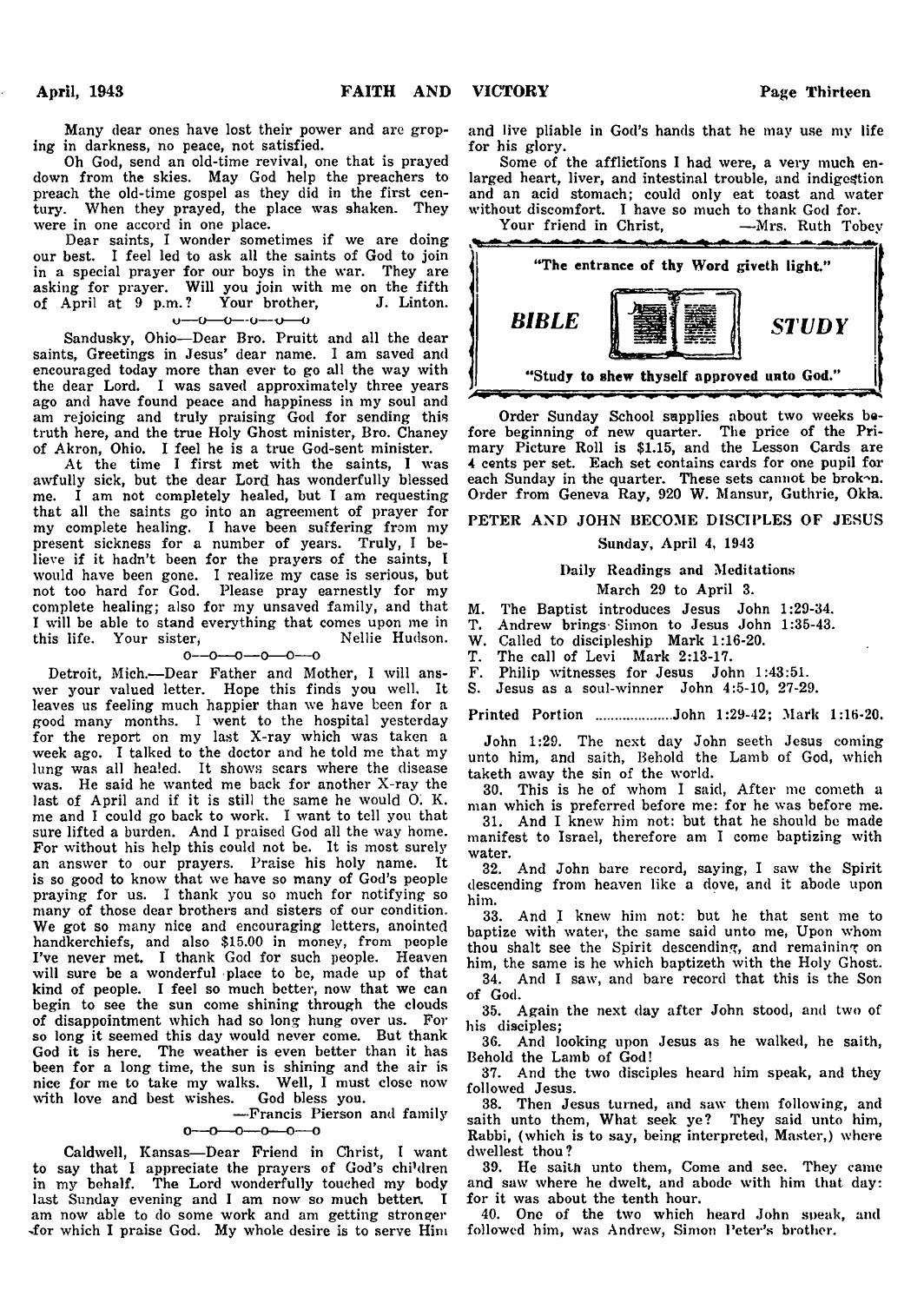41. He first findeth his own brother Simon, and saith unto him, We have found the Messias, which is, being interpreted, the Christ.

42. And he brought him to Jesus. And when Jesus beheld him, he said, Thou art Simon the son of Jona: thou shalt be called Cephas, which is by interpretation, A stone.

Mark 1:16. Now as he walked by the sea of Galilee, he saw Simon and Andrew his brother casting a net into the sea: for they were fishers.

17. And Jesus said unto them, Come ye after me, and I will make you to become fishers of men.

18. And straightway they forsook their nets), and followed him.

19. And when he had gone a little farther thence, he saw James the son of Zebedee, and John his brother, who also were in the ship mending their nets.

20. And straightway he called them: and they left their father Zebedee in the ship with the hired servants, and went after him.

Golden Text: " And Jesus said unto them, Come ye after me, and I will make you to become fishers of men." Mark 1:17.

• Practical Truth: Every follower of Christ should strive to win others for him.

#### COMMENTS AND APPLICATION

We are beginning a study of the lives of Peter and John, the two best-known disciples of the twelve. The purpose of the Bible is to acquaint us with God and not man, so our knowledge of the every-day lives of the disciples is incomplete. It is believed that Peter was older than Jesus and John younger. Peter lived in Bethsaida and later moved to Capernaum; and John lived in or near Capernaum. They were both fishermen by trade. Peter was married, and probably John was also, for he took Jesus' mother to live with him after Jesus was crucified. This is about all we know about them. The record of their lives after they met Jesus is written in such a way that our faith may not stand in men but in God.

If a man had been looking for geniuses or for brilliant scholars to whom he could give theological instructions and make of them great religious leaders, Peter and John would have been passed by, for it is recorded that they were "unlearned and ignorant" men. But the eyes of the Lord which "run to and fro throughout the whole earth to shew himself strong in the behalf of them whose heart is perfect toward him," saw in them honest hearts and a willingness to receive the truth. So He "hath chosen the weak things of the world to confound the things that are mighty."

In today's lesson is recorded the first meeting of Peter and John with Jesus. John was one of the disciples who stood with John the Baptist when he said, "Behold the Lamb of God, which taketh away the sin of the world." (This simple message has resounded through the ages and thrills our hearts today. Thank God for His Lamb! Up to this time lambs had been slain as offerings for sin but they were powerless to take away sin. They were only symbolical of this, the Lamb of God who TAKES AWAY the sin of the world from the hearts of His people.) Up to this time John the Baptist had been telling the people about Jesus and teaching them how to prepare to receive Him. (A true, God-sent preacher will always preach with this purpose in view and keep self in the background.) Peter had heard John the Baptist preach but was not with him at this particular time. It was Andrew's privilege to bring him to Jesus.

At this time Peter and John did not leave their busi-

ness to follow Jesus, but this was one of the most important events of their lives. When one meets Jesus he can never be the same again, for he who meets the Lord must either accept Him or reject Him and accept the consequences of his choice. If Peter and John had rejected the Lord, we would never have heard of them again; but they like millions of others would have lived out life's short span and passed into oblivion. But they accepted Him and now, almost 2000 years later, we know them not because of what they were, but because of what they were willing to let the Lord make of them.

 $-000-$ 

## PETER AND JOHN WITNESS CHRIST'S GLORY

#### Sunday, April 11, 1943.

Daily Readings and Meditations

## April 5 to 10.

M. The transfiguration Mark 9:2-8.<br>T. The voice from heaven 2 Peter 1 The voice from heaven 2 Peter 1:16-18.

W. Paul's heavenly vision 2 Cor. 12:1-5.<br>T. John's vision on Patmos Rev. 1:9-1

T. John's vision on Patmos Rev. 1:9-18.

F. Longing for God's house Psa. 84:1-7.

S. The glory of the church Hag. 2:6-9.

Printed Portion ....................... Mark 9:2-8; 2 Peter 1:16-18.

Mark 9:2. And after six days Jesus taketh with him Peter, and James, and John, and leadeth them up into an high mountain apart by themselves: and he was transfigured before them.

3. And his raiment became shining, exceeding white as snow; so as no fuller on earth can white them.

4. And there appeared unto them Elias with Moses: and they were talking with Jesus.

5. And Peter answered and said to Jesus, Master, it is good for us to be here: and let us make three tabernacles; one for thee, and one for Moses, and one for Elias.

6. For he wist not what to say; for they were sore afraid.

7. And there was a cloud that overshadowed them: and a voice came out of the cloud, saying, This is my beloved Son: hear him.

8. And suddenly, when they had looked round about, they saw no man any more, save Jesus only with themselves.

2 Peter 1:16. For we have not followed cunningly devised fables, when we made known unto you the power and coming of our Lord Jesus Christ, but were eyewitnesses of his majesty.

17. For he received from God the Father honour and glory, when there came such a voice to him from the excellent glory, This is my beloved Son, in whom I am well pleased.

18. And this voice which came from heaven we heard, when we were with him in the holy mount.

Golden Text: "A voice came out of the cloud, saying, This is my beloved Son: hear him." Mark 9:7.

Practical Truth: Seasons of spiritual exaltation give us courage and strength.

#### COMMENTS AND APPLICATION

Several times in the past few years we have studied about the transfiguration, but each time under a different topic. This time we view it from the standpoint of its being an experience of Peter and John after they left all to follow Jesus.

Many and varied had been their experiences since they had heeded the call, "Follow me and I will make you fishers of men." They had been with Him when He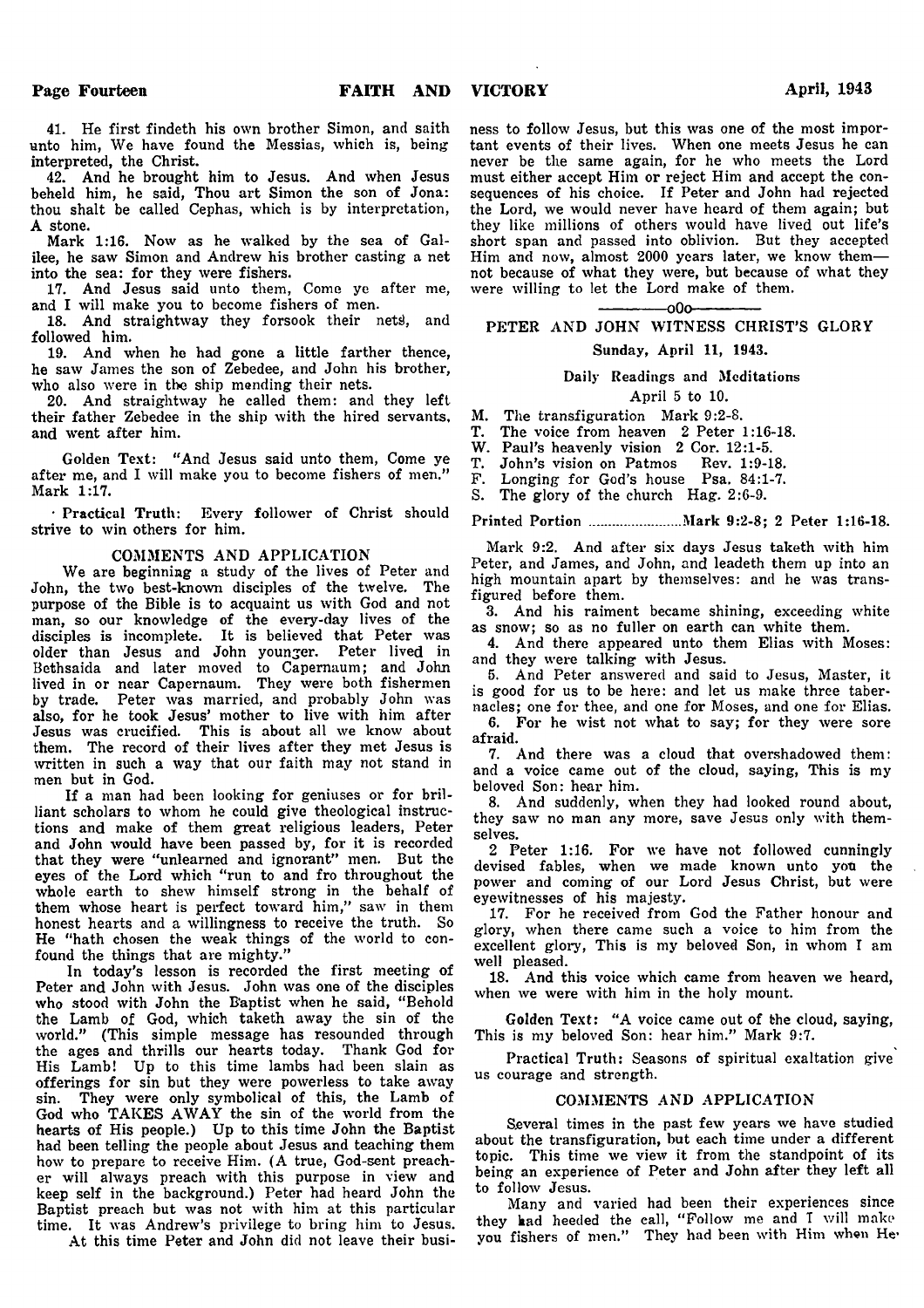stilled the tempest, had seen him walk on the water, feed the multitudes, heal the sick, cast out devils, raise the dead, and perform all the miracles which caused Nicodemus to testify, " No man can do these miracles that thou doest, except God be with him." But this one scene which they were permitted to witness on the mountain stood out in their memory above all others, insomuch that in later years when Peter was endeavoring to stir up the saints to be constant in the faith of Christ, he refers to this experience as being certain proof of his faith and a manifestation of Christ's divinity.

They were not following cunningly devised fables. A fable is an untrue story, usually told to convey some moral. A cunningly devised fable would be one imagined and told in such a plausible way as to make it sound real.

Satan has such a cunning way of getting people to let spiritual things slip away from them that the majority of people regard the truth of the Bible as cunningly devised fables. They expect to go to heaven, but think it is unnecessary to be born again and live here without sin; but Jesus said, "Except a man be born again, he cannot see the kingdom of God,'' and that those who die in their sins cannot go where He is. A large number of Jesus' teachings are completely ignored by the multitudes yet Jesus said, " Man shall not live by bread alone, but by every word that proceedeth out of the mouth of God." All who can carelessly go on not measuring their lives to the Bible really do not believe it. To them it is a cunningly devised fable. Some are even bold enough to call themselves Christians, yet admit they do not believe most of the Bible. They speak of its glorious truths and call them " Beautiful Myths." They need to get acquainted with the Author of the B'ible, then they would know as Peter did, " We have not followed cunningly devised fables." Peter and John had " heard" and "seen" something. Those who will follow Jesus amid the trials and tests of life, through the valleys of persecution and humiliation are often permitted to ascend to spiritual mountain-tops where they actually "see" and "hear" things which strengthen their faith and cause them to say, as John did in regard to this experience, " We beheld his glory, the glory as of the only begotten of the Father.''  $-$  oOo  $-$ 

#### PETER AND JOHN IN GETHSEMANE

#### Sunday, April 18, 1943

#### Daily Readings and Meditations April 12 to 17.

M. Failure in crises Matt. 26: 36-46.

- T. Helping or hindering Christ John 18:4-11.
- W. Praying against failure Luke 22:31-38.
- T. Trifling with temptation 1 Cor. 10:1-13.
- F. Asleep on duty Matt. 25:1-13.
- S. Christians, awake! Eph. 5:5-15.

Printed Portion ..............Matt. 26:36-46; John 18:10-12.

Matt. 26:36. Then cometh Jesus with them unto a place called Gethsemane, and saith unto the disciples, Sit ye here, while I go and pray yonder.

37. And he took with him Peter and the two sons of Zebedee, and began to be sorrowful and very heavy.

38. Then saith he unto them, My soul is exceeding sorrowful, even unto death: tarry ye here, and watch with me.

39. And he went a little farther, and fell on his face, and prayed, saying, 0 my Father, if it be possible, let this cup pass from me: nevertheless not as T will but as thou wilt.

40. And he cometh unto the disciples, and findeth them asleep, and saith unto Peter, What, could ye not watch with me one hour?

41. Watch and pray, that ye enter not into temptation: the spirit indeed is willing, but the flesh is weak.

42. He went away again the second time, and prayed, saying, 0 my Father, if this cup may not pass away from me, except I drink it, thy will be done.

43. And he came and found them asleep again: for their eyes were heavy.

44. And he left them and went away again, and prayed the third time, saying the same words.

45. Then cometh he to his disciples, and saith unto them, Sleep on now, and take your rest: behold, the hour is at hand, and the Son of man is betrayed into the hands of sinners.

46. Rise, let us be going: behold, he is at hand that doth betray me.

John 18:10. Then Simon Peter having a sword drew it, and smote the high priest's servant, and cut off his right ear. The servant's name was Malchus.

11. Then said Jesus unto Peter, Put up thy sword into the sheath: the cup which my Father hath given me, shall I not drink it?

12. Then the band and the captain and officers of the Jews took Jesus, and bound him.

Golden Text: "Watch and pray, that ye enter not into temptation." Matt. 26:41.

Practical Truth: If we stand by Christ we shall need to watch and pray.

#### COMMENTS AND APPLICATION

At the time of this lesson Peter and John had been following Jesus about three years. Jesus had told them about his coming death and resurrection, but they did not understand. He also told them that they would be offended because of him that night. Peter's over-confidence in his ability to stand true led him to make the statement, " Though all men shall be offended because of thee, yet will I never be offended," and " Though l should die with thee yet will I not deny thee." The other disciples said the same thing, but Peter was more bold about it. Peter meant it, but little did he understand the nature of the coming test. If Jesus had allowed him full use of his sword, he probably would have fought till death, but he was not able to stand out against the power of spiritual darkness because he failed to pray and get the strength for it while in Gethsemane.

Probably if the disciples had really understood the cause for Jesus' sorrowfulness they would have realized the importance of this hour to the extent that they could not have slept. Do you not think that in later years, when thinking about this night, they shed tears of remorse because of their weakness and failure to stand by the one they loved so dearly ?

This lesson is not complimentary to Peter and John, but it is one we need for different reasons: We can profit by their mistakes; learn that in our own selves we have no spiritual power; and if through the weakness of the flesh we fail as they did, we need not despair.

How many of us at times when Jesus seemed so near have said or thought that we would stand by Him though all men should turn against Him, and then in a test have failed Him in some way ? What was the cause of the failure? It can usually be traced to a failure to "watch and pray that ye enter not into temptation." I have heard many different excuses given for backsliding even by those who have again repented and